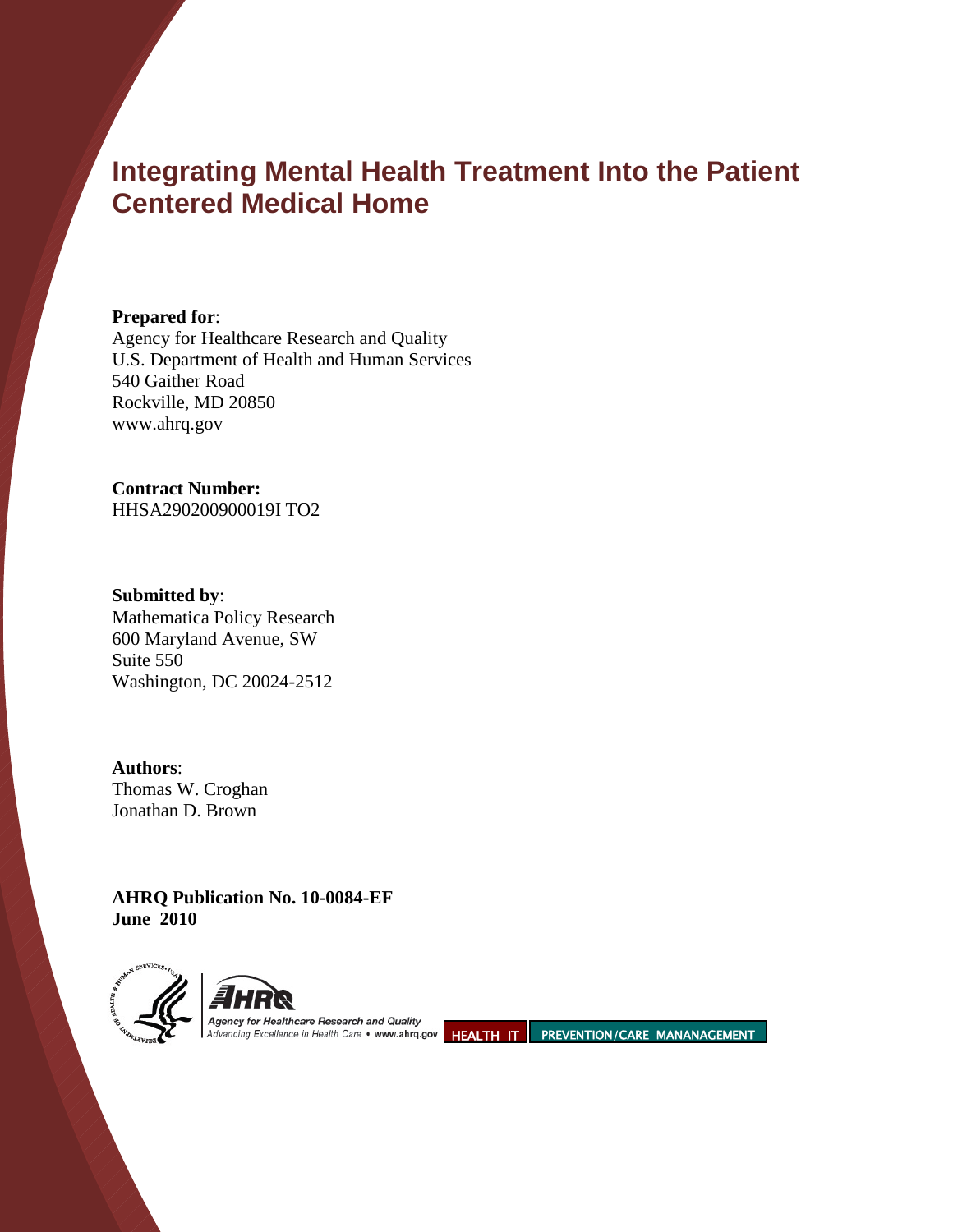This document is in the public domain and may be used and reprinted with permission except those copyrighted materials that are clearly noted in the document. Further reproduction of those copyrighted materials is prohibited without the specific permission of copyright holders.

#### **Suggested Citation**:

Croghan TW, Brown JD. Integrating Mental Health Treatment Into the Patient Centered Medical Home. (Prepared by Mathematica Policy Research under Contract No. HHSA290200900019I TO2.) AHRQ Publication No. 10-0084-EF. Rockville, MD: Agency for Healthcare Research and Quality. June 2010.

None of the investigators has any affiliations or financial involvement that conflicts with the material presented in this report.

This project was funded by the Agency for Healthcare Research and Quality (AHRQ), U.S. Department of Health and Human Services. The opinions expressed in this document are those of the authors and do not reflect the official position of AHRQ or the U.S. Department of Health and Human Services.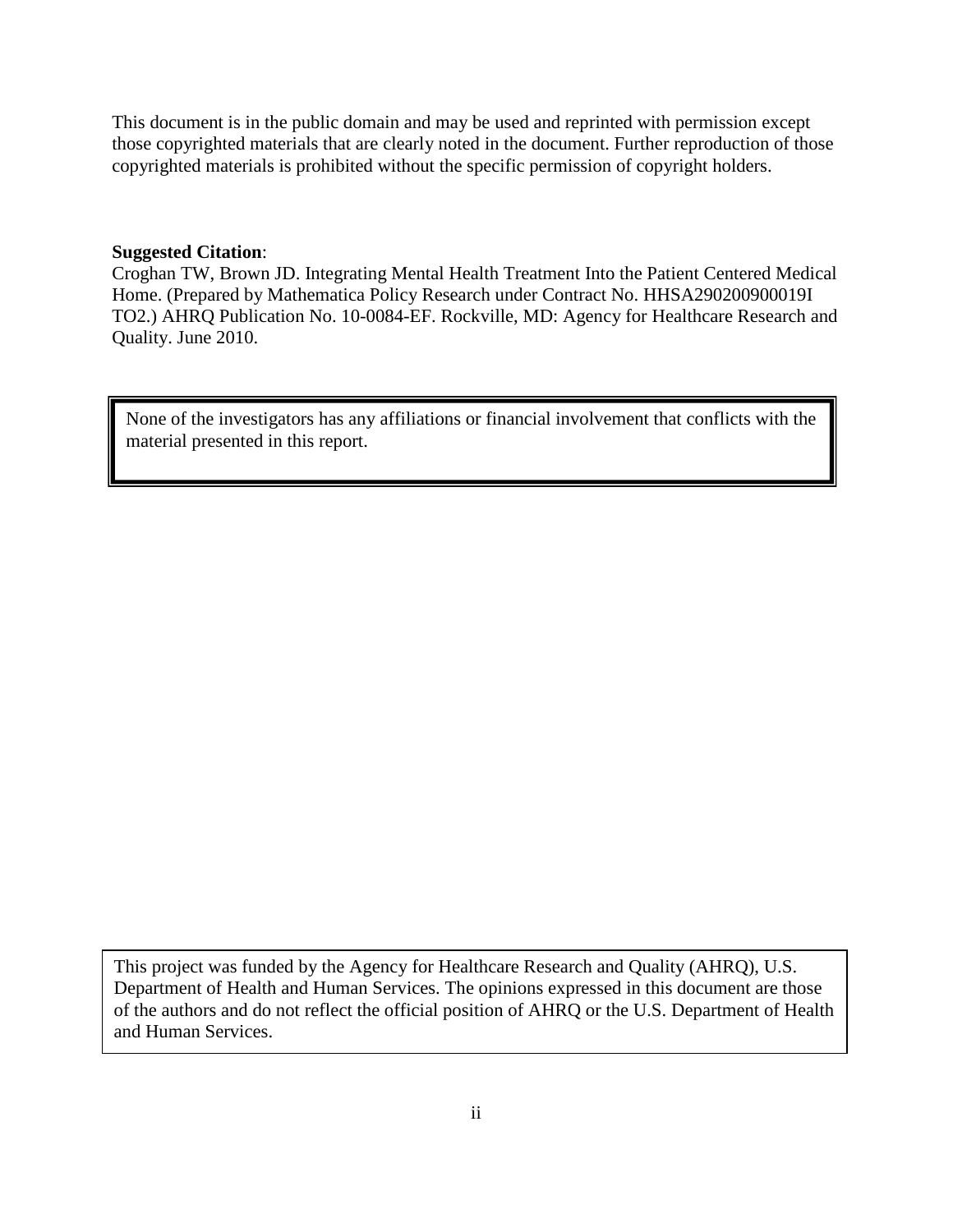# **Acknowledgments**

We thank members of the expert panel for their contributions to this paper: Michael Barr (American College of Physicians); Thomas Graff (Geisinger Health System); Larry Green (University of Colorado); Paul Grundy (IBM); Roger Kathol (Cartesian Solutions); Wayne Katon (University of Washington Medical School); Don Liss (Aetna); Barbara Mauer (MCPP Healthcare Consulting); Gary Oftedahl (Institute for Clinical Systems Improvement); and Leif Solberg (Health Partners Research Foundation).

At the Agency for Healthcare Research and Quality, Charlotte Mullican, Matthew Quinn, David Meyers, and Janice Genevro provided useful comments and guidance at different stages of development of this paper.

Finally, at Mathematica, Deborah Peikes and Myles Maxfield provided helpful comments.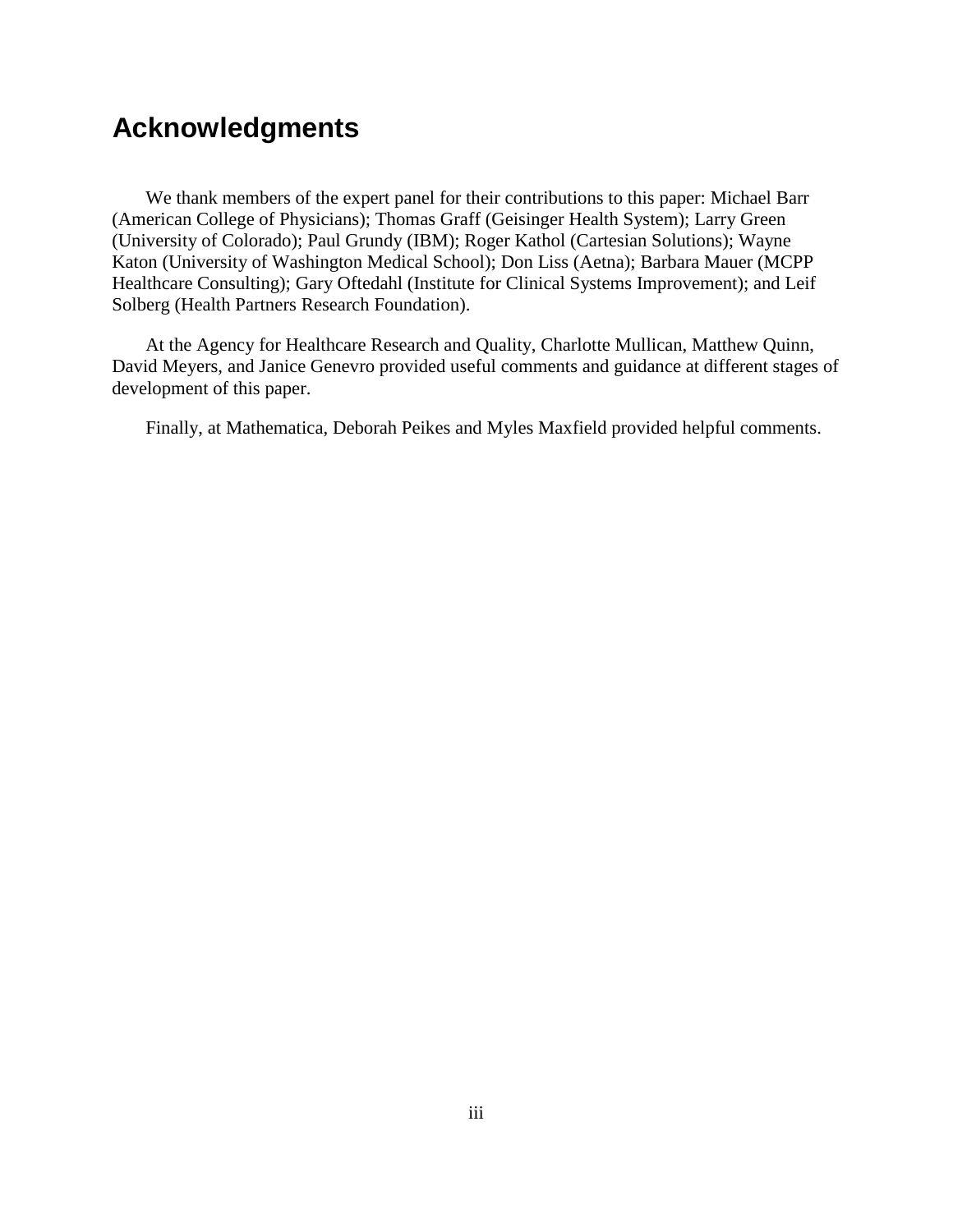# **Abstract**

Efforts to improve the quality and efficiency of primary care have recently focused on the concept of the Patient Centered Medical Home (PCMH). Given that primary care serves as a main venue for providing mental health treatment, it is important to consider whether the adoption of the PCMH model is conducive to delivery of such treatment. This paper identifies the conceptual similarities in and differences between the PCMH and current strategies used to deliver mental health treatment in primary care. Even though adoption of the PCMH has the potential to enhance delivery of mental health treatment in primary care, several programmatic and policy actions are needed to facilitate integration of high-quality mental health treatment within a PCMH.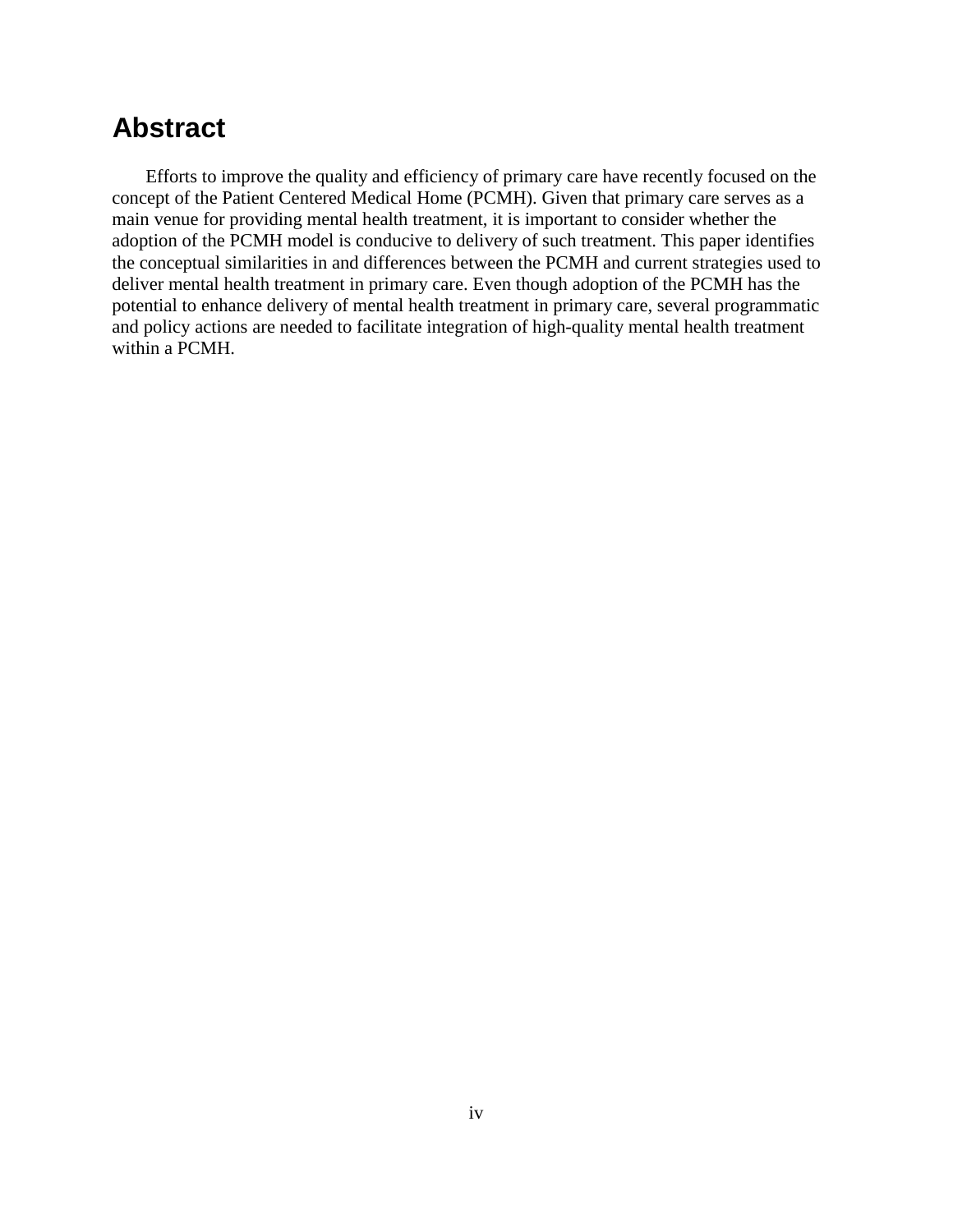# **Contents**

| Are the Evidence-Based Strategies Used to Deliver Mental Health Treatment in Primary Care |  |
|-------------------------------------------------------------------------------------------|--|
|                                                                                           |  |
|                                                                                           |  |
|                                                                                           |  |
|                                                                                           |  |
|                                                                                           |  |
|                                                                                           |  |
| How Can the PCMH Meet the Needs of Diverse Patient Populations With Complex Mental        |  |
|                                                                                           |  |
|                                                                                           |  |
|                                                                                           |  |
| What Policy and Programmatic Actions Are Needed to Ensure the Feasibility of Integrating  |  |
|                                                                                           |  |
| Integrate Reimbursement for the Time and Resources Needed to Provide Mental Health        |  |
|                                                                                           |  |
|                                                                                           |  |
| Determine the Most Effective and Cost-Effective Implementation Mechanisms for             |  |
|                                                                                           |  |
| Create and/or Disseminate the Tools Needed by PCPS to Provide High-Quality, Patient-      |  |
|                                                                                           |  |
|                                                                                           |  |
|                                                                                           |  |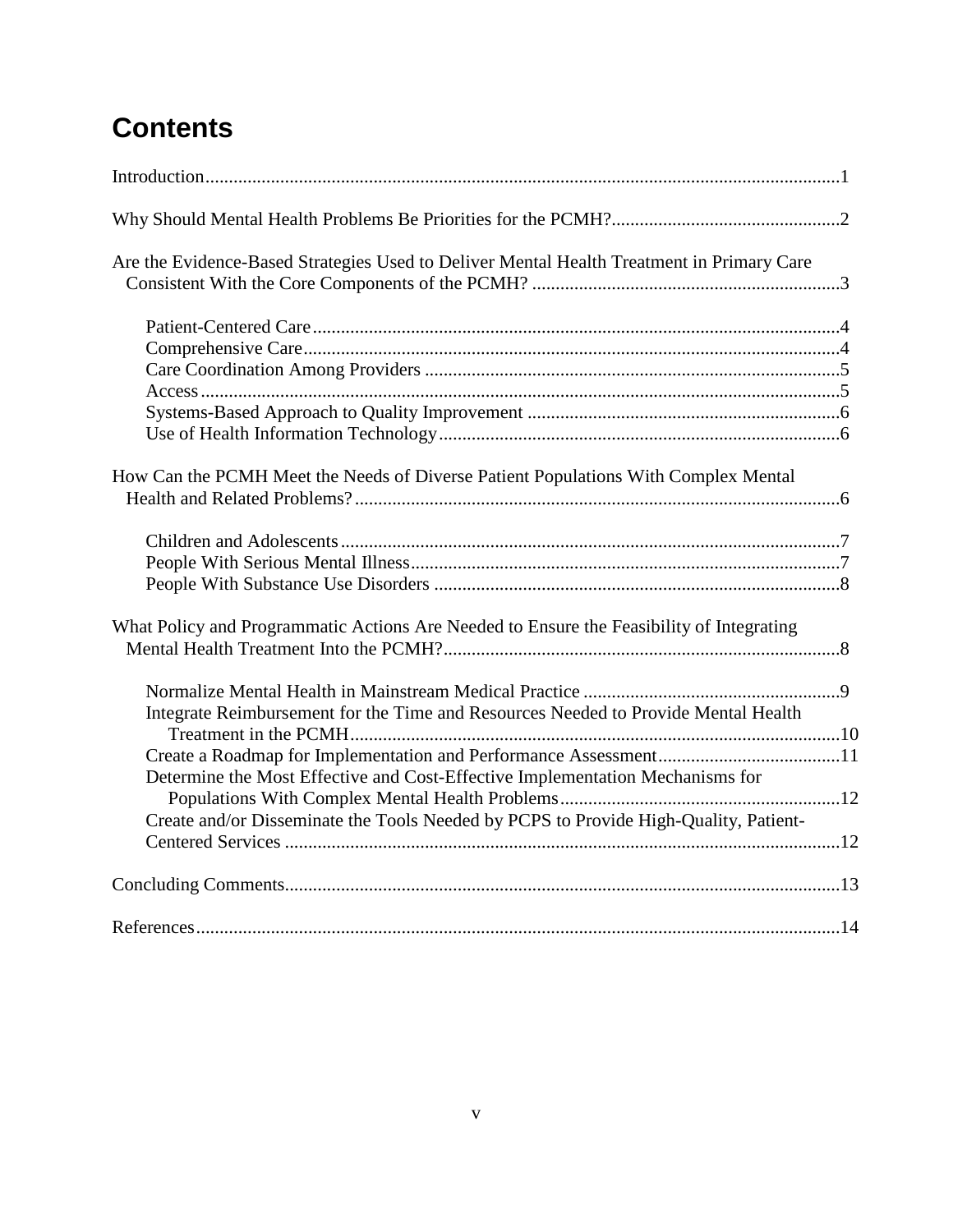## **Introduction**

Considerable evidence documents the relationship between high-quality primary care and improved health outcomes (Starfield, Shi, and Macinko, 2005). Throughout the United States, health outcomes are better in regions where the supply of primary care providers (PCPs) is highest (Shi, 1992, 1994; Shi et al., 2003). People who report a regular source of primary care also report better health, and they have better health outcomes and lower mortality than those without a regular source of care (Franks and Fiscella, 1998; O'Malley et al., 2005). Other studies show a direct relationship between the quality of primary care and the outcomes of that care (Flocke, Stange, and Zyzanski, 1998; Ryan et al., 2001).

Efforts to improve the quality and efficiency of primary care have recently centered on the concept of the Patient Centered Medical Home (PCMH). In the context of primary care, the PCMH is viewed as a way of organizing service delivery in a coordinated manner characterized by a "patient-centered" orientation; comprehensive team-based care with coordination among providers; continuous access to care; and a systems-based approach to quality and safety. The PCMH model is an approach that strengthens the main features of high quality, comprehensive primary care as defined by the Institute of Medicine (Donaldson et al., 1996; Starfield et al., 2005). The Agency for Healthcare Research and Quality (AHRQ) has recently emphasized the role of health information technology in implementing the key features of the PCMH and supporting ongoing quality improvement as a core PCMH activity. AHRQ has also highlighted the need for new workforce development and training and stressed the importance of payment reforms to ensure sustainability of the PCMH model.

Many PCMH demonstration projects have been initiated across the United States. Although a few have included treatment for depressive disorders as a component of a larger intervention (Bitton, Martin, and Landon, 2010), most have not explicitly addressed mental health. Consensus has yet to emerge on whether strategies used to deliver mental health treatment in primary care are consistent with the core elements of the PCMH or the extent to which adoption of the PCMH concept will facilitate the delivery of such treatment in primary care. To address the following four questions, we examine the PCMH concept and successful approaches to delivering mental health treatment in primary care:

- 1. Why should mental health problems be priorities for the PCMH?
- 2. Are the evidence-based strategies used to deliver mental health treatment in primary care consistent with the PCMH's core components?
- 3. How can the PCMH meet the needs of diverse patient populations with complex mental health and related problems?
- 4. What policy and programmatic actions are needed to ensure the feasibility of integrating mental health treatment into the PCMH?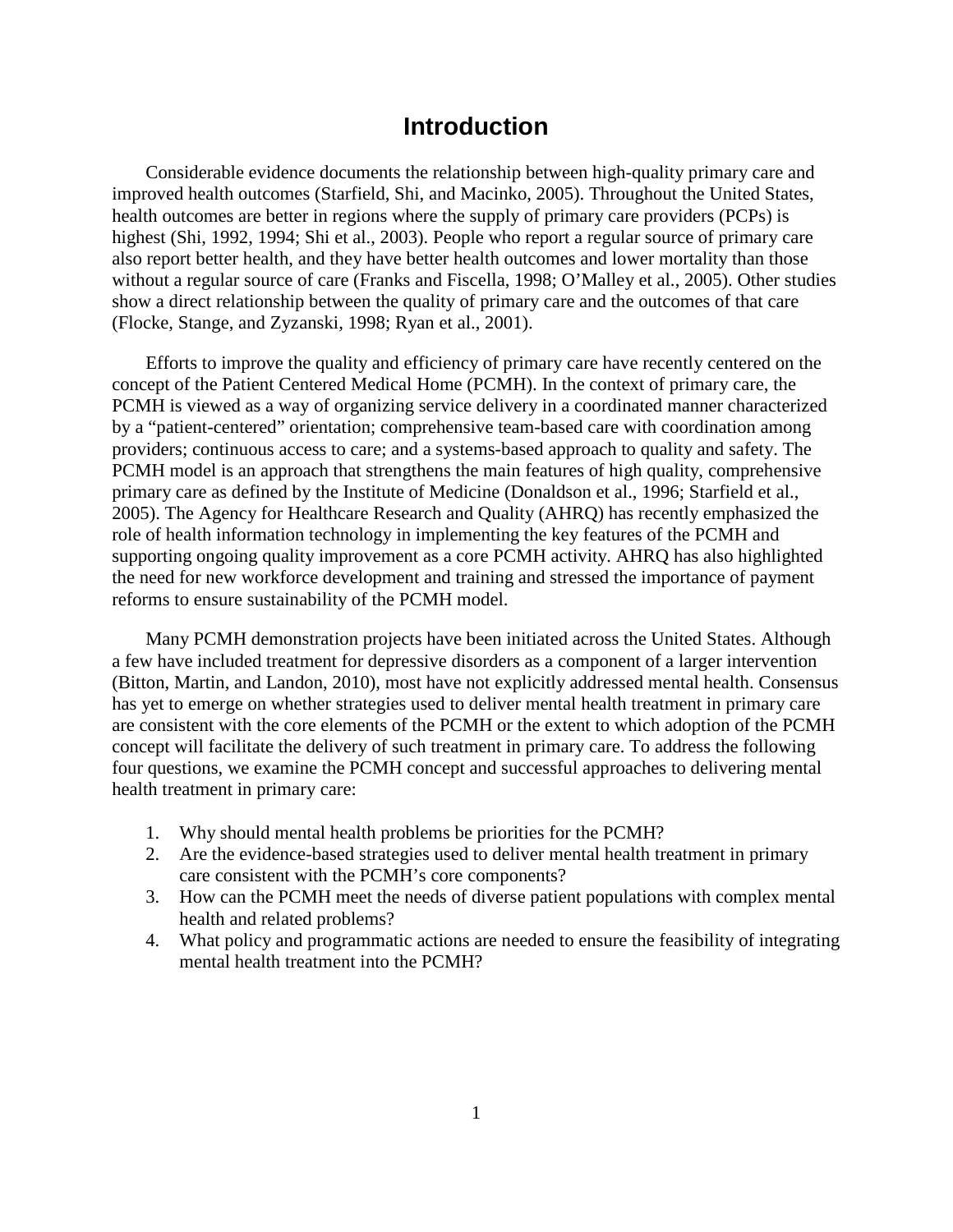## **Why Should Mental Health Problems Be Priorities for the PCMH?**

Overwhelming evidence indicates that mental health problems are common but often go unrecognized in primary care settings, that they compromise the quality and outcomes of treatment for physical health conditions, and that appropriate mental health treatment can alleviate these impediments to well-being. National studies estimate that, during a 1-year period, up to 30 percent of the U.S. adult population meets criteria for one or more mental health problems, particularly mood (19 percent), anxiety (11 percent), and substance use (25 percent) disorders (Kessler et al., 2005). Mood and anxiety disorders are especially common among primary care patients and occur in approximately 20 to 25 percent of patients seen in clinics serving mixed-income populations and in as many as 50 percent of patients seen in clinics serving low-income populations (Wang, Lane, et al., 2005). Mental health problems are 2 to 3 times more common in patients with chronic medical illnesses such as diabetes, arthritis, chronic pain, headache, back and neck problems, and heart disease (Katon, 2003; Katon, Lin, and Kroenke, 2007; Scott et al., 2007). Left untreated, mental health problems are associated with considerable functional impairment, poor adherence to treatment, adverse health behaviors that complicate physical health problems, and excess health care costs (Almeida and Pfaff, 2005; Anda et al., 1990; Cronin-Stubbs et al., 2000; DiMatteo, Lepper, and Croghan, 2000; Kessler et al., 2005; Kinnunen et al., 2006; Martini, Wagner, and Anthony, 2002; Merikangas et al., 2007; Scott et al., 2009).

Most mental health treatment is provided in primary care settings, and the percentage provided solely in these settings is rapidly growing (Wang, Lane, et al., 2005, Wang, et al., 2006). Nonetheless, PCPs typically under identify mental health problems in their patients (Young et al., 2001). When they do identify these conditions, PCPs more often than not deliver treatment that is suboptimal and characterized by inadequate followup and monitoring of patients (Kessler et al., 2005; Wang et al., 2002, Wang, Berglund, et al., 2005), especially among the low-income patient population and racial and ethnic minorities (Alegria et al., 2008; González et al., 2008, 2009, 2010). When viewed from this perspective, the PCMH will not achieve its goals unless and until it embraces and addresses patients' mental health needs.

 In response to evidence pointing to gaps in treatment of mental health problems, various models to improve the quality and outcomes of treatment in primary care settings have been developed and tested. For example, more than 40 trials in diverse primary care settings have demonstrated that PCPs can deliver effective treatment for depressive disorders and improve patient outcomes when they follow evidence-based protocols and redesign practice in ways that permit them to identify mental health problems, monitor mental health outcomes, and coordinate treatment more closely with mental health specialists in support of patient management (Bower et al., 2006; Butler et al., 2008). Though not yet extensive, research also demonstrates the value of integrated primary care services for anxiety (Rollman et al., 2003; Sullivan et al., 2007) and substance use (Bartels et al., 2004; Mertens et al., 2008; Weisner et al., 2001) disorders.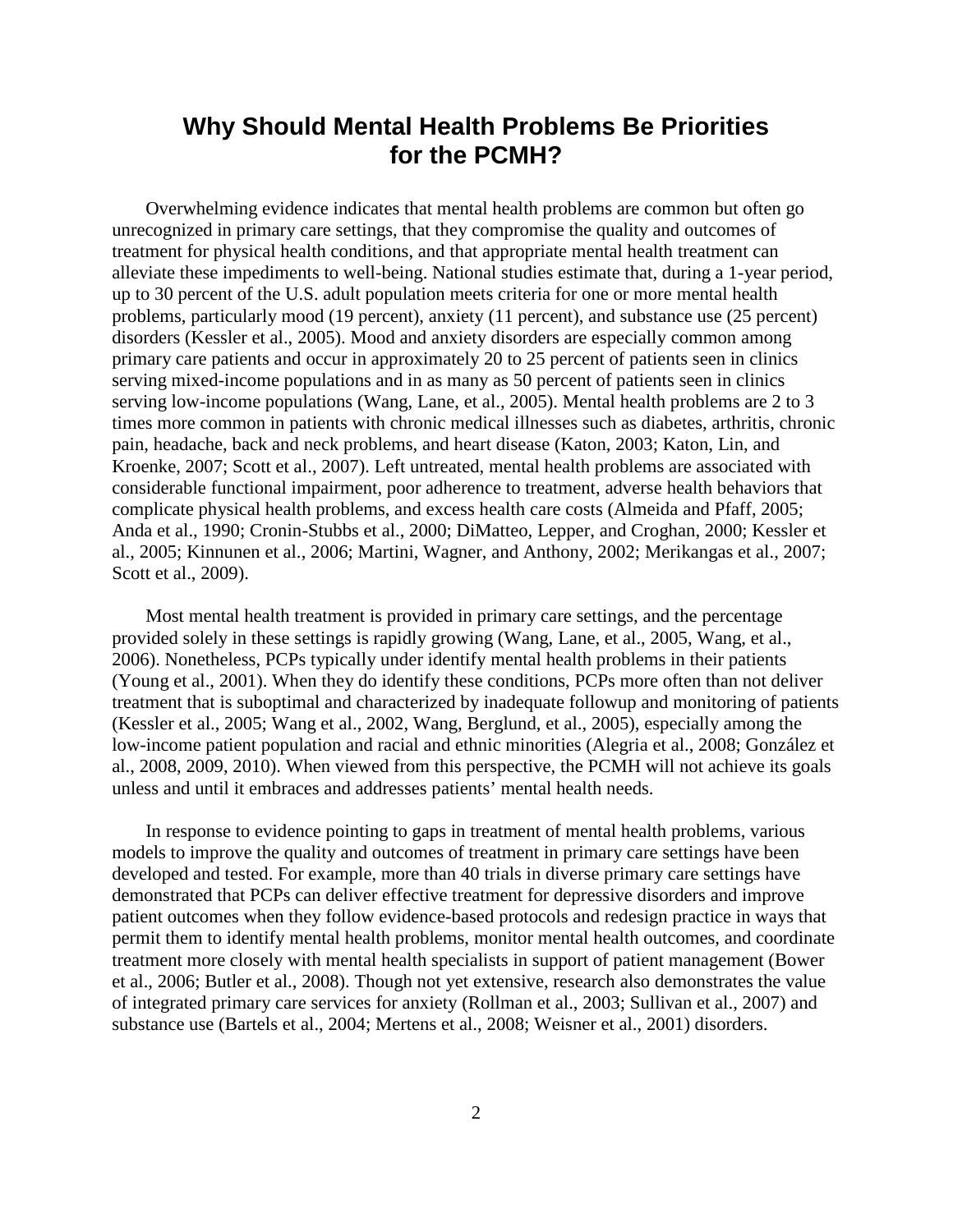People with mental health problems use more health services than those without such problems, even after taking into account the higher prevalence of chronic physical health problems among those with mental disorders (Katon et al., 2003; Simon, Von Korff, and Barlow, 1995). This persistent finding has led to the hypothesis that expanding access to mental health treatment would lead to reductions in use of services and costs for physical health problems, but this so-called "medical cost-offset" has not been demonstrated (Azocar et al., 2004; Powers, Kniesner, and Croghan, 2001; Sturm, 2001; Von Korff et al., 1998). Consistent with this finding, although one recent study has shown reduction in costs associated with integrated depression treatment for patients with diabetes (Katon et al. 2006), most studies of integrated treatment in primary care settings have shown moderate increases in health costs ranging from \$100 to \$1,000 per treated patient over 6 to 12 months (Pyne et al., 2003; Schoenbaum et al., 2001; Simon et al., 2001). From one-quarter to one-half of the additional cost results from increased spending on antidepressants associated with better adherence; the remainder is attributable to the increased number of depression-related visits and telephone contacts. Thus, although integrated treatment strategies have not been shown to reduce costs except in special circumstances, they have consistently been shown to be cost effective relative to usual care, with incremental cost effectiveness ratios well within commonly cited thresholds for adoption of new medical treatments (Pyne et al., 2003; Schoenbaum et al., 2001; Simon et al., 2001).

# **Are the Evidence-Based Strategies Used to Deliver Mental Health Treatment in Primary Care Consistent With the Core Components of the PCMH?**

 The PCMH is grounded in the Chronic Care Model (CCM, Wagner, Austin, and Von Korff, 1996), which has found widespread application as a framework to improve the quality of care and outcomes for people with chronic health conditions. Consistent with CCM, the PCMH attempts to integrate PCPs, decision support tools, and clinical information-sharing mechanisms to promote productive interaction between (1) proactive teams of interdisciplinary providers armed with resources and expertise and (2) informed patients motivated to take an active part in their care. Efforts to improve access to and the quality of mental health treatment have led to the conclusion that, by emphasizing a "patient-centered" perspective, the CCM approach to the delivery of health care is also needed to address individuals' physical and mental health needs (Institute of Medicine, 2006). The CCM systems approach to delivery of mental health treatment is organized around provider and patient education, aggressive outreach, screening, and identification of patients with mental health problems, motivating patients to play an active role in treatment, treatment protocols for providers, monitoring and followup, and coordination among providers (Trivedi, Lin, and Katon, 2007).

Recent years have seen the development and testing of several conceptually different models for managing mental health problems in primary care settings, such as training of primary care staff in mental health care, more integrated approaches, often referred to collectively as collaborative care or care management that include many of the care processes described in this paper, and facilitated referral from primary care to mental health specialists (for a description of these models, see Bower and Gilbody, 2005; Butler et al., 2008, Collins et al., 2010; Wulsin, Sollner, and Pincus, 2006). Taken in isolation, these approaches may be viewed along a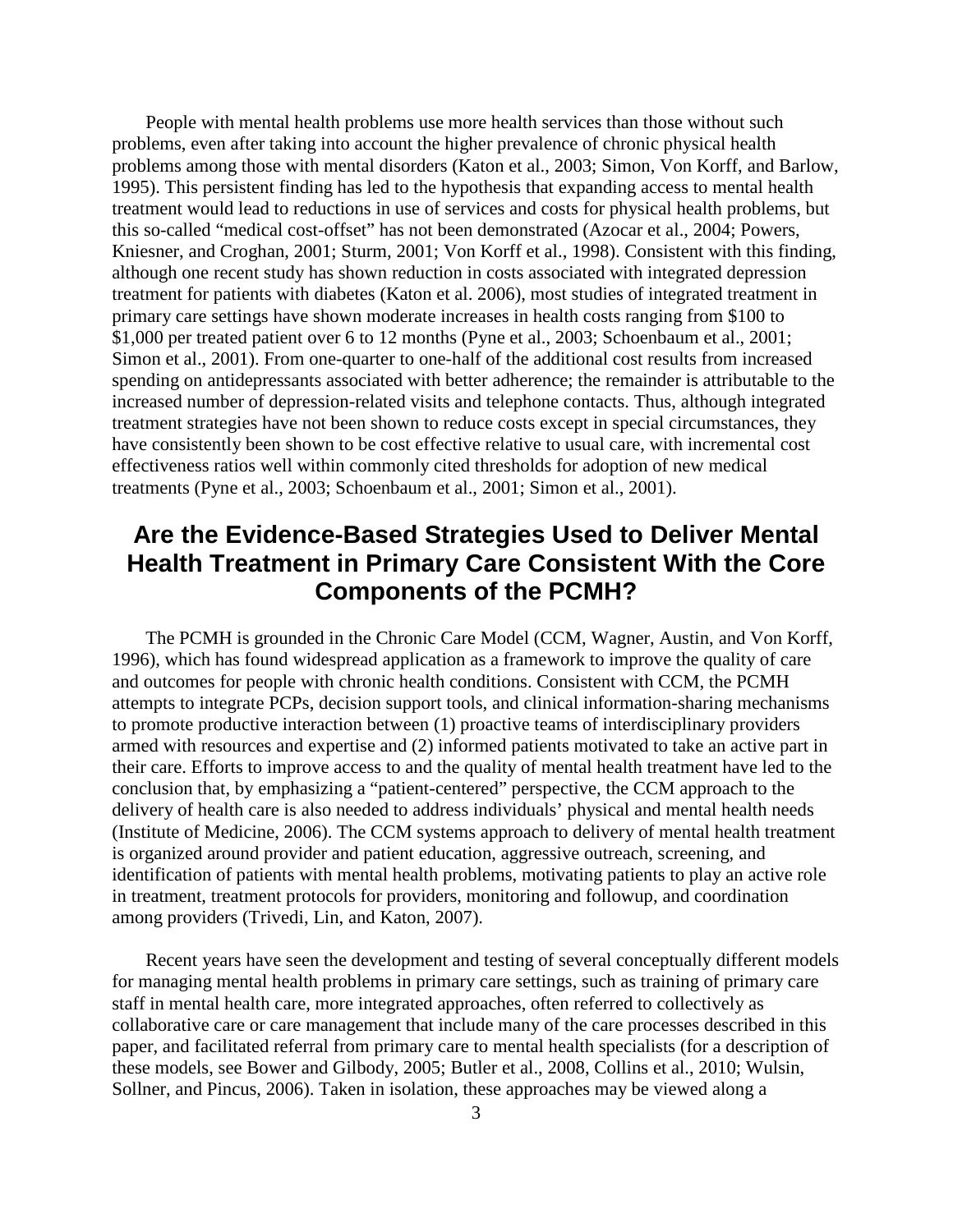continuum of responsibility from the PCP to mental health specialists for managing mental health problems. In practice, these models are often combined in idiosyncratic ways adapted to the specific needs, resources, and context of a practice and the patients it serves. Typically, however, successful models incorporate some form of training for primary care physicians and their staff, redefinition or realignment of staff roles and duties, and the development of collaborations among primary care and mental health specialists that range from loose affiliations of providers to the full clinical and organizational integration of collocated medical and mental health staff (Bower et al., 2006; Gilbody et al., 2003).

While most models of integrated care can succeed in selected circumstances, more highly integrated models that include the core elements of the PCMH, i.e., patient-centered, comprehensive, coordinated care, enhanced access through systematic screening and diagnosis, and system-based quality improvement, result in the best mental health outcomes (Bower et al., 2006). In contrast, other attempts to improve the quality and outcomes of treatment for mental health problems, such as passive dissemination of treatment guidelines, provider education, and facilitated referral or colocation without other elements of integrated models, have not consistently been shown to improve mental health outcomes in primary care settings (Gilbody et al., 2003).

All successful models for integrating mental health care into primary care setting are based on or are consistent with the basic tenants of the CCM and thus share many attributes with the PCMH.

#### **Patient-Centered Care**

The PCMH model assumes that health care is best delivered as a partnership between providers, patients, and their families. This holistic approach is also a central element of integrated approaches to mental health treatment, beginning with a comprehensive needs assessment that explores the meanings of illness from the patient's perspective. In addition, integrated approaches to mental health treatment engage patients in participating actively in their own care—often through the use of psychosocial techniques derived from motivational interviewing—and trains providers in communication techniques that facilitate informed decisionmaking while encouraging patient participation in the design of treatment plans and selfmanagement (Cooper et al., 2010).

#### **Comprehensive Care**

The PCMH model requires the medical home to treat the range of a patient's health problems. Consistent with the PCMH, most approaches to delivering mental health services in primary care hold the primary care practice responsible for caring for all of the patient's physical and mental health needs. Integrated mental health care has been tested and proven effective in patients with comorbid depression and diabetes (Katon et al., 2004), coronary heart disease (Frasure-Smith and Lesperance, 2010), and chronic pain (Dobscha et al., 2009; Kroenke et al., 2009).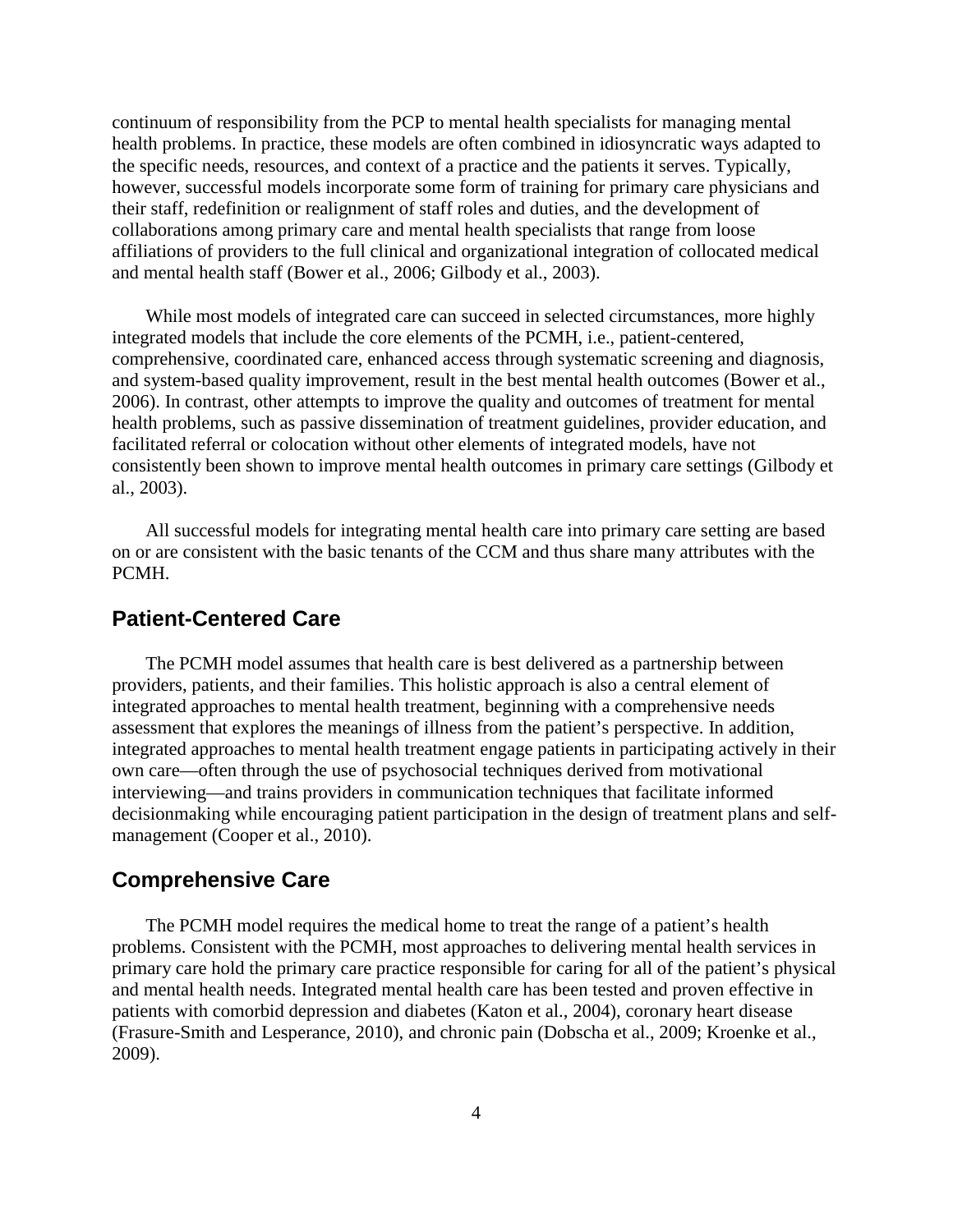The PCMH emphasizes a team-based approach to care that includes PCPs (including physicians, nurse practitioners, and physician assistants), nurses, pharmacists, physical and occupational therapists, care managers, and others. Similarly, successful models of mental health integration in primary care embrace a team-based philosophy. The PCP, a care manager, and a mental health specialist form the core of such teams. The role, function, and training of the care manager is especially important, particularly when they have mental health education, training, and/or experience and are closely supervised by a prescribing psychiatrist (Bower et al., 2006). The care manager is responsible for tracking patients, monitoring symptoms, providing patient education, supporting treatment adherence, taking action when nonadherence occurs or symptoms worsen, and delivering psychosocial interventions. Nurses, social workers, and medical assistants have successfully filled the role of case managers (Gensichen et al., 2009), but whether care managers focused on mental health interventions can simultaneously coordinate care for comorbid physical conditions is still an open question. In addition to supervising medication management and other mental health interventions, the psychiatrist or mental health specialist provides decision support and education for the PCP and, less frequently, directs patient care in complex cases (Katon and Unutzer, 2006; Katon et al., 2001).

## **Care Coordination Among Providers**

The PCMH is responsible for coordinating care across the health care system. Because few PCPs have the time or training to provide intensive psychotherapy or closely monitor medications prescribed for individuals with complex mental health needs, consultation with and referrals to mental health specialists are essential components of successful approaches to delivering mental health services in primary care; also integrated care models require that primary care staff foster relationships with mental health specialists. In most cases, the PCP maintains responsibility for the patient, with ongoing support from mental health specialists in a "stepped-care" approach that matches patient needs with services provided. Thus, the duration and timing of consultation and whether consultation is conducted in person or by telephone depends on the acuity and nature of the problem and the patient's support system. Coordination among providers also facilitates use of behavioral techniques to support treatment of comorbid physical health problems, including high-risk health behaviors such as smoking, obesity, and sedentary lifestyle.

#### **Access**

 Amid concerns about long wait times for appointments, insufficient continuity of care, and lack of availability of specialists, the PCMH provides access to medical care when it is needed. While these issues are also concerns for those with mental health problems, recognition and diagnosis of mental disorders are considered the main impediments to receiving timely, highquality mental health treatment in primary care settings (Wang, Berglund, et al., 2005). Research has demonstrated that about 85 percent of persons with depression see a medical provider at some point during an episode but that fewer than half of such persons are diagnosed with depression (Young et al., 2001). Part of the explanation for low levels of diagnosis lies in the perceived stigma and characteristics of depression. Patients with chest pain are likely to report such symptoms and expect evaluation and treatment, but depressed patients rarely complain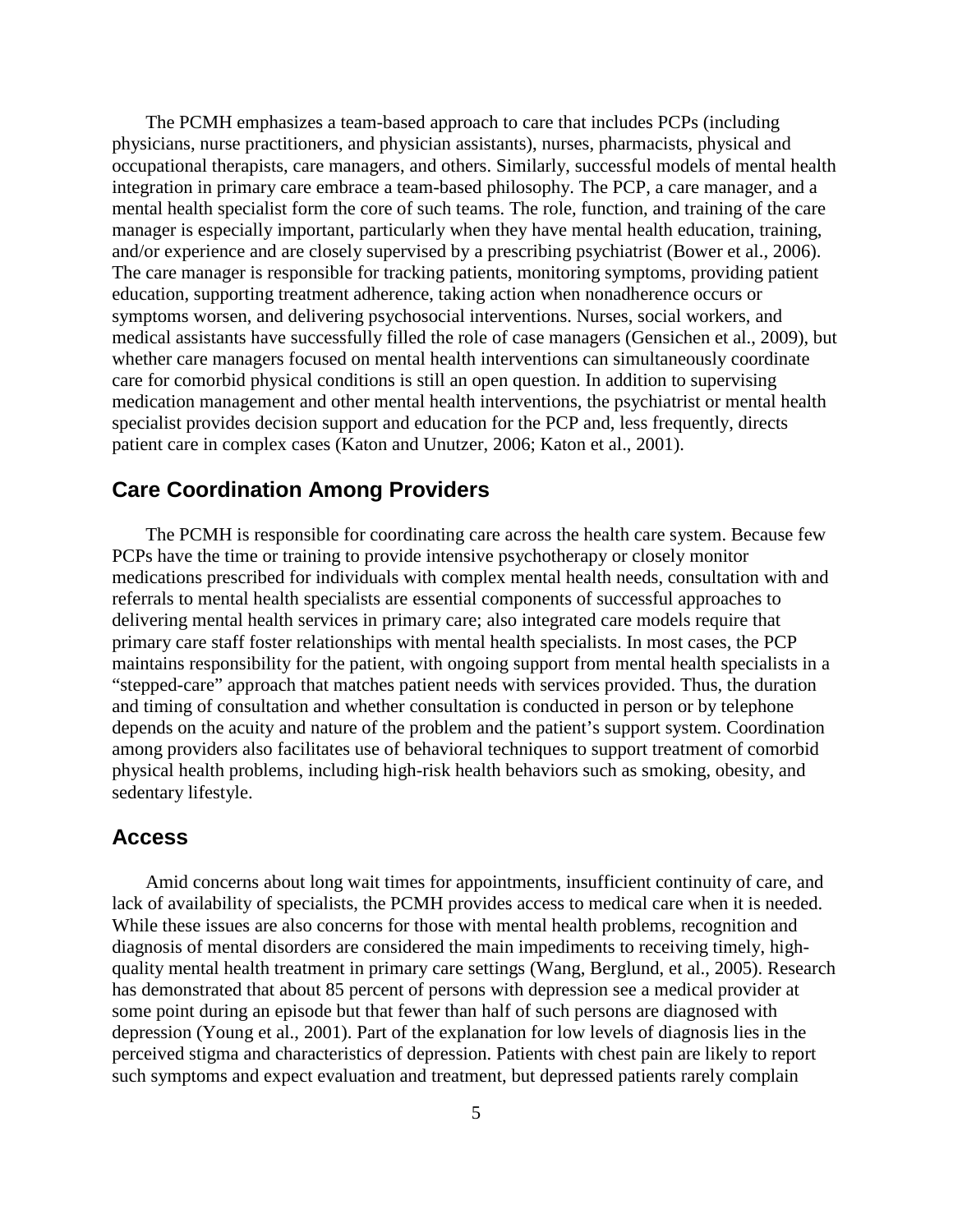directly of a depressed mood. While facilitating access to treatment for mental health problems is consistent with the PCMH's core elements, successful integration of mental health treatment in the PCMH requires a proactive, systematic approach to screening and diagnosis (Bower et al., 2006; Rubenstein et al., 1999).

#### **Systems-Based Approach to Quality Improvement**

Similar to the PCMH, strategies used to deliver mental health services in primary care rely on developing formal processes for screening and diagnosis, adopting evidence-based treatment protocols, monitoring outcomes, effectively communicating with patients, and coordinating with other providers involved in a patient's care—all of which might be expedited with the use of patient registries and various information technologies. Decision support tools might include personal digital assistant devices and online tools that may be used for mental health screening, selecting treatment protocols, and monitoring outcomes (Gardner, Kelleher, and Pajer, 2002). Several Web-based data management and tracking systems, initially developed for multicenter clinical trials, have been successfully adapted for use in practice settings (Brown et al., 2008; Grypma et al., 2006; Unützer et al., 2002). These systems allow the care team to monitor contacts, symptoms, and adherence to treatment at both the patient and practice level. With these systems, regular quality reports allow the team to identify quality "outliers" and devise solutions for individual patients and system-wide problems. These tools have the advantage of rich clinical information and thus could represent a significant improvement over claims-based approaches to performance assessment (Croghan et al., 2006).

## **Use of Health Information Technology**

 Health information technology is viewed as an important tool for many PCMH functions and is being studied as a means to improve treatment for mental health problems. Telephonic, email, and online computer technologies can deliver education and engage individuals in symptom management and self-care (Gerstle, 2004). Researchers are testing the utility of interactive voice-response telephone systems and text messaging to monitor symptoms and side effects for individuals under treatment for mental health problems in primary care (Gardner, 2008; Kelleher and Stevens, 2009). Online "therapeutic workbooks" and self-management training tools for depression have been developed (Gerstle, 2004), and therapies, such as Cognitive Behavioral Therapy, have been computerized (National Institute for Health and Clinical Excellence, 2010). Finally, computer technologies can deliver training in mental health treatment and communication skills to primary care staff (Kemper et al., 2008). Further research is needed to examine the costs and long-term effectiveness of these strategies.

## **How Can the PCMH Meet the Needs of Diverse Patient Populations With Complex Mental Health and Related Problems?**

While collaborative care and other strategies for delivering mental health services in primary care settings have proved successful in many populations with mental health problems, some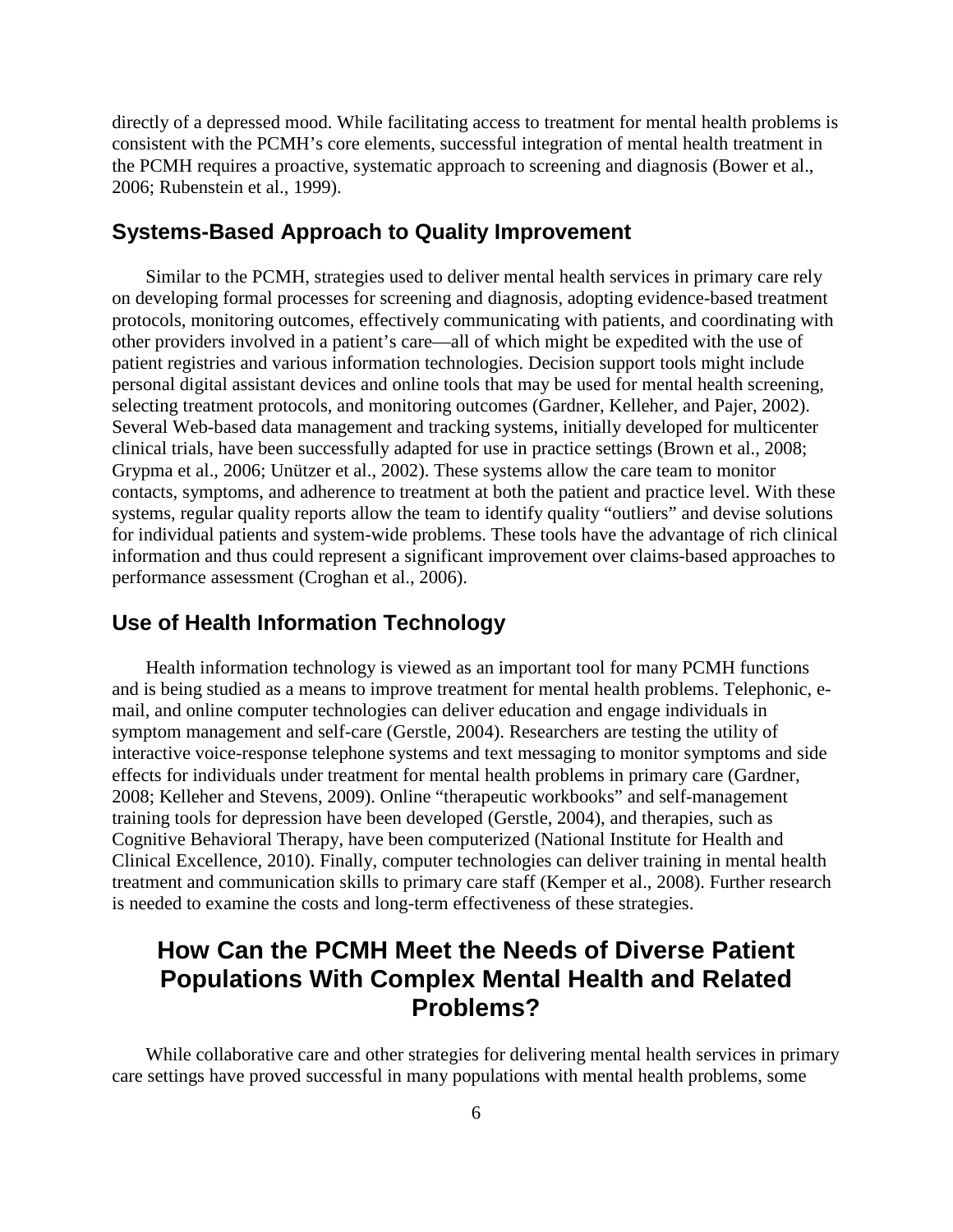special populations require further consideration, including children, those with serious and persistent mental illness (SMI), and those with substance use disorders. No matter how advanced a primary care practice may be, some patients' mental health, substance use, and physical health problems might best be managed in intensive specialty care settings. In these situations, the essential elements of the PCMH still apply, but how and where they are implemented may differ.

#### **Children and Adolescents**

Several strategies have been used to improve primary care's capacity for meeting the mental health needs of children and adolescents (Ginsburg and Foster, 2009). Collaborative care models have proved effective in treating adolescent depression (Asarnow et al., 2005), and guidelines have been developed for treating attention deficit disorder and hyperactivity in primary care settings (Leslie et al., 2004). PCPs are often in the best position to recognize and address situations such as abusive families that promote development of future mental health and substance use problems (World Health Organization, 2004). Despite the success of these efforts, the quality of mental health services in primary care for children and adolescents still requires improvement, which may be facilitated by adoption of the PCMH concept. In particular, it is essential to develop and test approaches that can equip primary care to address the needs of the nearly 40 percent of children and adolescents who experience periods of clinically significant functional impairment related to mental health problems but do not meet diagnostic criteria for specific mental disorders (Bernal et al., 2000; Briggs-Gowan et al., 2000, 2003). Further, even children with a diagnosable mental disorder demonstrate relatively low diagnostic stability over time (Briggs-Gowan et al., 2000), complicating the selection of and adherence to treatment protocols (Wissow et al., 2008). PCPs thus need tools and communication skills to identify emerging mental health problems, engage families in determining an appropriate course of action, and monitor outcomes when diagnosis is uncertain.

#### **People With Serious Mental Illness**

 Through their regular, long-term contact with patients, PCPs are often in the best position to identify the early warning signs of SMI. Yet, focusing care on patients with schizophrenia, bipolar disorder, and severe major depression in primary care settings is likely to conflict with other priorities and may not represent the best use of resources from the standpoint of the primary care practice. Nonetheless, it is imperative to address in a coordinated and holistic manner the physical and mental health needs of individuals with SMI. Such individuals are at increased risk of mortality associated with higher rates of chronic physical conditions, including obesity, hypertension, diabetes, and cardiovascular disease (Miller et al., 2006). Those with SMI typically have more contact with community-based mental health service systems than with office-based primary care medical settings, but community-based mental health providers often do not have the appropriate medical staff to treat acute physical problems or help manage chronic physical conditions. In response, some mental health providers have embedded medical staff to treat physical health problems within care settings that have historically focused on mental health (Druss et al., 2010), and the concept of the Federally Qualified Behavioral Health Center has been proposed to serve as the medical and mental health home to individuals with SMI (Alakeson et al., 2010; Jarvis, 2009).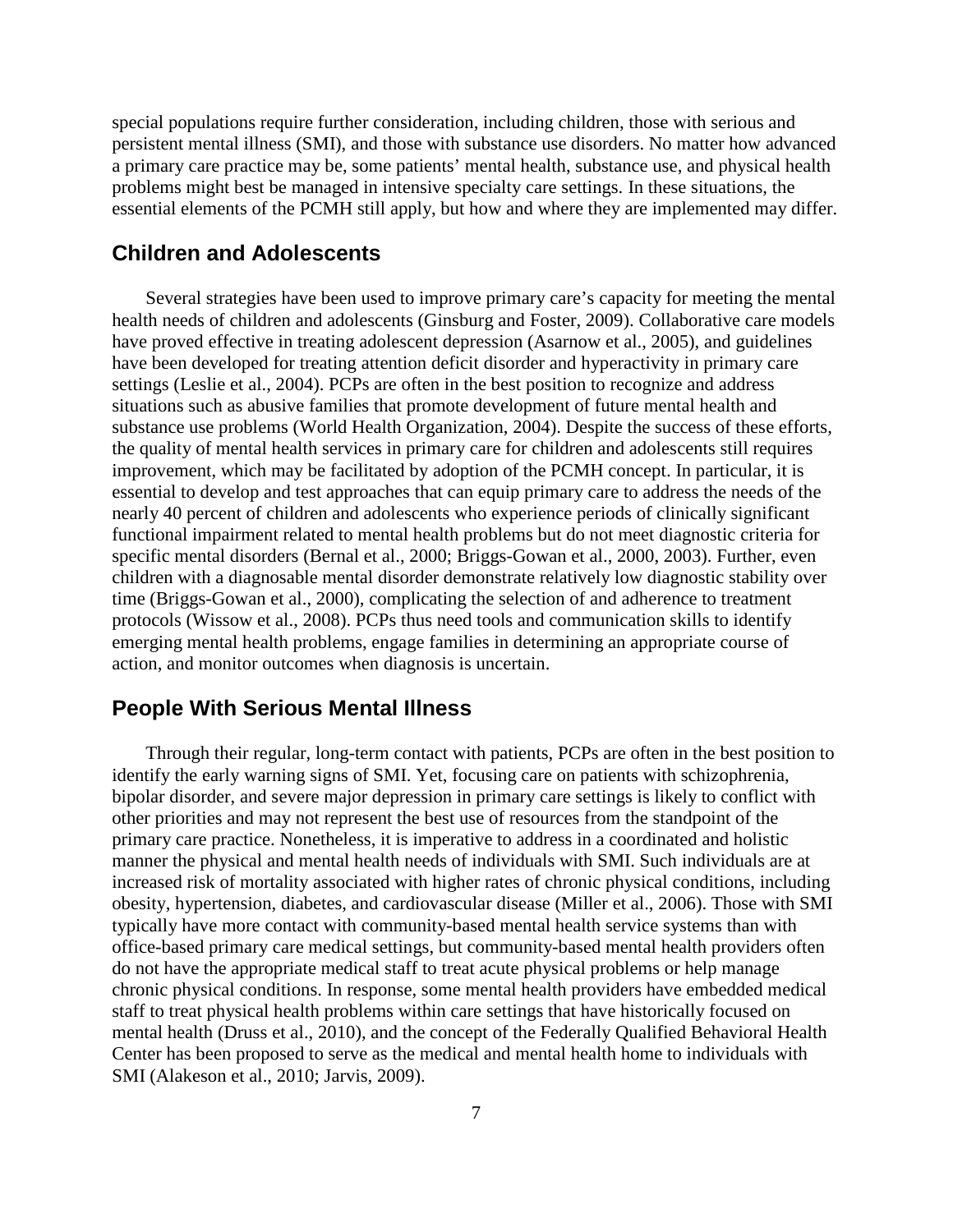#### **People With Substance Use Disorders**

 All the concepts discussed thus far also apply to substance use disorders (Mauer, 2010). Like mood and anxiety disorders, substance use disorders are common but frequently go unrecognized in primary care settings. Like other physical and mental health problems, substance use disorders are chronic conditions that progress slowly, putting PCPs in an ideal position to screen for alcohol and drug problems and monitor each patient's status. Finally, like people with SMI, those with substance use disorders who receive treatment in specialty settings often fail to receive adequate prevention and treatment of physical health problems.

 In parallel with all health problems, substance use disorders are heterogeneous, spanning a broad range of specific substances and severity. Studies have found that PCPs can help patients decrease alcohol consumption and its harmful consequences through office-based interventions that take only 10 or 15 minutes (Babor et al., 2007). However, the potential for primary care to address substance use disorders is largely untapped, in part because PCPs lack training and have poor access to specialty consultation for such disorders [\(Saitz, Horton, and Samet, 2003\).](http://www.ncbi.nlm.nih.gov/bookshelf/br.fcgi?book=hssamhsatip&part=A46504#A46667) In other situations, especially for those involving severe, recurrent, or co-occurring substance use and mental disorders, however, specialty clinics that include integrated primary care services might be the best location for an individual's medical home (Mertens et al., 2008).

 In summary, providing integrated mental health treatment to children and adolescents, and adults with SMI and substance use disorders presents enormous challenges. In patients with more mild to moderate symptoms, adequate treatment can be provided in the PCMH. In many if not most cases of severe symptoms, the optimal mechanisms for providing integrated care consistent with the principles of the PCMH are yet to be established.

# **What Policy and Programmatic Actions Are Needed to Ensure the Feasibility of Integrating Mental Health Treatment Into the PCMH?**

The typical primary care practice faces several challenges in providing high-quality mental health treatment. Already overloaded practices increasingly struggle to provide prompt access to high-quality care for patients with chronic conditions (Nutting et al., 2000). Many PCPs report that they lack training in the diagnosis and treatment of mental disorders (Butler et al., 2008). They express concern about the time required for counseling, educating, and monitoring patients; lack of access to mental health specialists for advice and consultation; and their inability to obtain outpatient mental health services for their patients (Cunningham, 2009; Horwitz et al., 2007; Roy-Byrne and Wagner, 2004). This lack of connectivity to other providers and perception of burden associated with treating mental health problems in primary care practices impede the identification and treatment of mental health problems in primary care (Brown, Riley, and Wissow, 2007; Stiffman, 2000), issues that must be addressed in order to build PCMHs that successfully integrate mental health care.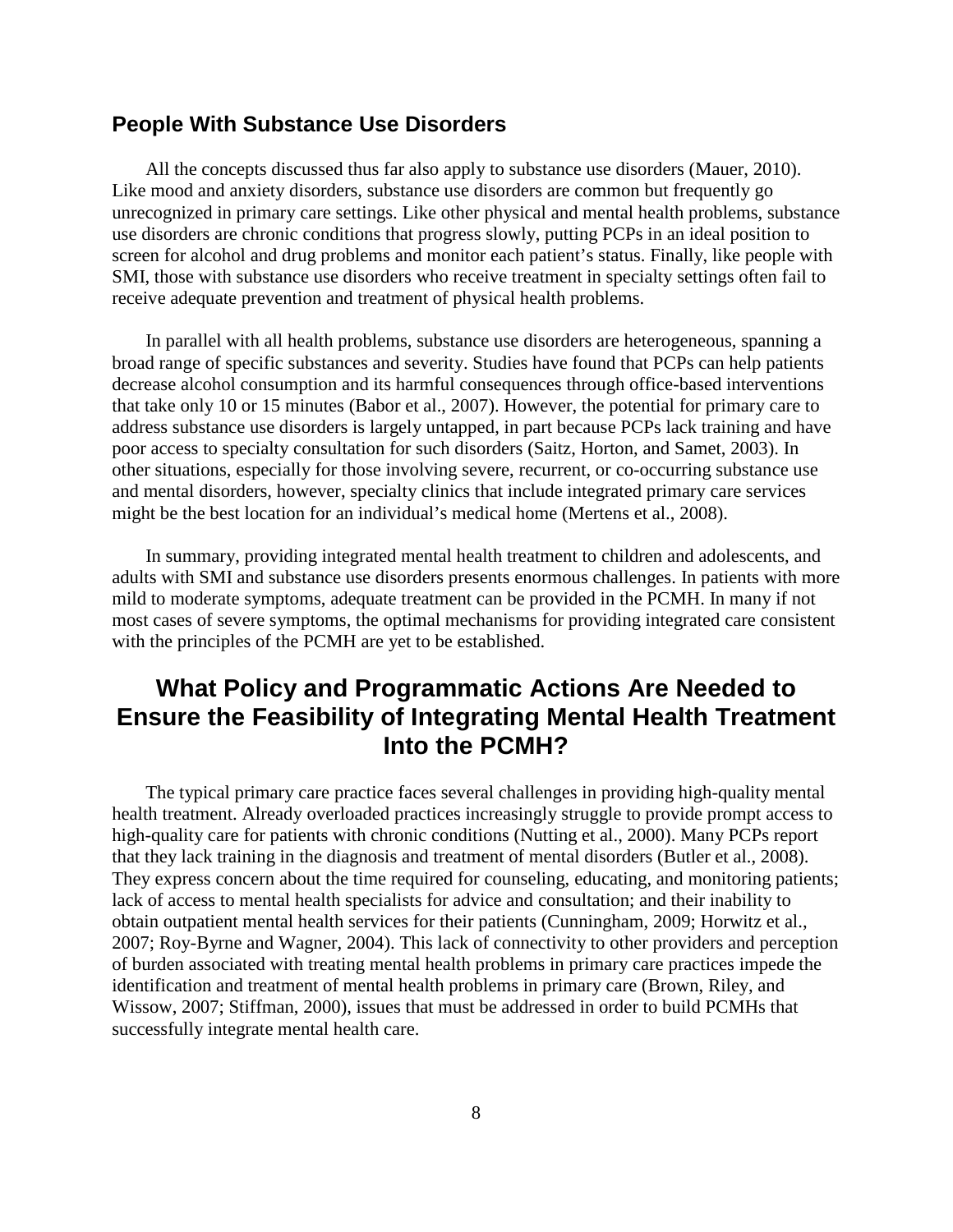In the remainder of this paper, we describe essential policy actions that will strengthen the capacity of the PCMH to serve the needs of those with mental health problems. We find there is convincing evidence (1) that integrating mental health care into primary care practice results in better quality and outcomes, (2) we know the essential ingredients of successful integration at the clinical and practice level, and (3) that we have deep understanding of the system barriers that impede implementation and sustainability. Despite the firm research base for the principles of integrated mental health care in primary care settings, further research and evaluation are needed. Consistent with the recommendations of a recent AHRQ Evidence-based Practice Center report, more research is needed to refine our understanding of the best mechanisms for implementing integrated care, the situations in which specific elements or combinations of elements work best, the populations that will benefit most from integrated care, and how to match practices with the appropriate elements of integrated care (Butler et al., 2008).

To make integration feasible and facilitate the effective functioning of an integrated system, leadership will be required at all levels of the delivery system, including the Federal Government, where responsibility for primary and mental health care spans a wide range of departments and agencies (Institute of Medicine, 2006). A substantial and integrated Federal role will be especially important in bringing together all relevant stakeholders to address the issues raised here, determining and assessing accountability for implementation, and facilitating resolution of potentially competing interests.

 In the following paragraphs, we outline five essential measures—normalize mental health into mainstream medical practice, integrate reimbursement mechanisms, create a roadmap for implementation, determine mechanisms to address the needs of those with complex mental health problems, and disseminate the tools needs by PCPs—that collectively will facilitate integrated mental health treatment in primary care settings and that are needed for the PCMH to achieve its full potential.

#### **Normalize Mental Health in Mainstream Medical Practice**

 Conceptually, management of mental health problems is similar to management of other common medical conditions, such as diabetes or heart disease. Each requires recognition of symptoms and an initial diagnostic assessment, development of a treatment plan, and careful monitoring and followup care. In some cases, patients with more severe conditions may be referred to specialists, but the primary care team remains responsible for care coordination and followup. While this model seems to work for those with a variety of medical conditions, it has not yet worked well for those with mental health problems. Successful implementation of the PCMH, with its focus on the whole person, comprehensive and coordinated care, and communication, may help overcome the barriers to delivering treatment in primary care for both physical and mental health conditions.

Efforts to integrate mental health services in the PCMH will face significant challenges imposed by the segregation of the physical and mental health treatment systems (Karp, 1996; Nutting et al., 2009). Normalizing treatment of mental health problems in primary care practice will thus require significant cultural shifts. Molecular genetics has shown that mental health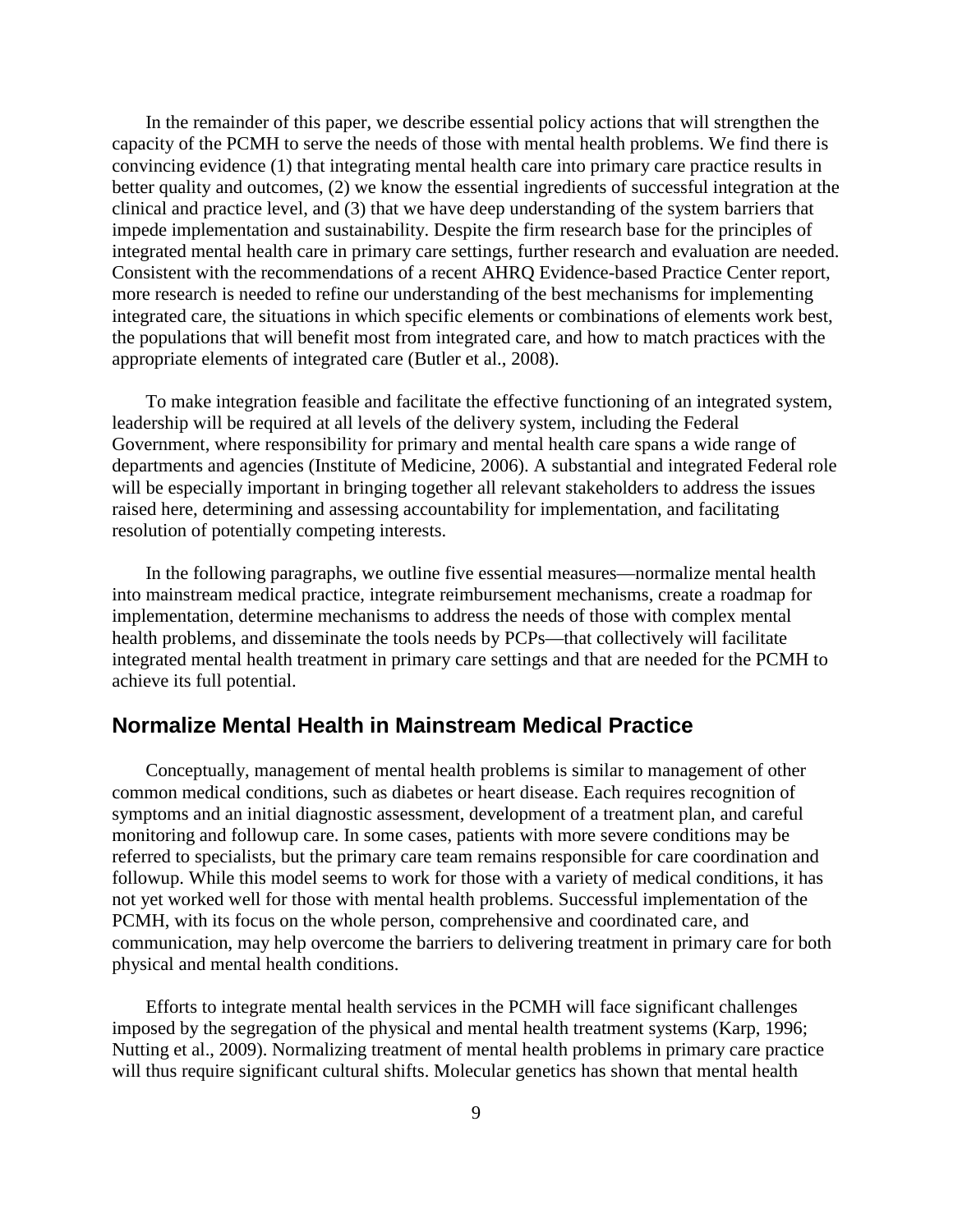problems, like most health conditions, are the result of complex interactions between mind and brain, body, genes, and environment (Collins, 2004; Dick et al., 2009; Kandel, 2006; Shanahan and Hofer, 2005). Society has demonstrated a growing understanding of these fundamental interactions (Croghan et al., 2003; Schnittker, 2005, 2008), but health care policy and practice have yet to do so. Episodes of physical and mental illnesses and their treatment are more similar than different, and PCPs appear willing to accept responsibility for treatment of common mental health problems (Gallo, Ryan, and Ford, 1999; Gallo et al., 2002). In practice, however, PCPs often place priority on physical health problems (Nutting et al., 2000; Shao et al., 1997), and, relative to treating patients with other medical problems, they are less willing to refer patients with mental health problems for mental health specialty care (Gallo, Ryan, and Ford, 1999; Shao et al., 1997). These treatment patterns suggest that there may be beliefs and habits among providers that could be changed through education, training, and supportive interdisciplinary relationships.

 To be a functioning PCMH that provides mental health treatment, PCPs will need to acquire new technical and leadership skills that are not typically part of current medical curricula but should be. The next generation of PCPs, however, will not adequately address today's challenges unless currently practicing PCPs receive the training, education, and incentives to adopt needed skills. In addition to changes in reimbursement that will expedite adoption of the PCMH and integrated mental health treatment overall, incentives might include requirements to demonstrate understanding and successful command of the skills needed for licensure, board certification, and medical staff privileges.

 Normalizing treatment of mental health problems also involves redesigning workflows to allow mental health evaluation and treatment protocols to fit the context of primary care practice. PCPs report significant time pressure, poor control over workflow and intensity, and frequently chaotic working environments (Linzer et al., 2009), conditions that limit opportunities for the more intense, time-consuming assessments, education, and active treatment protocols needed to provide high-quality mental health care (Rubenstein et al., 1999). Conversely, psychiatrists and other mental health professionals have found it especially difficult to alter their typical 30- to 50 minute undisturbed therapy sessions to respond to the often immediate demands of primary care practice (Gask et al., 2010).

### **Integrate Reimbursement for the Time and Resources Needed to Provide Mental Health Treatment in the PCMH**

As we have noted, integrated care for depression is associated with a modest increase in total health care cost, mostly attributable to the costs of visits for monitoring treatment and improved adherence to medications (Simon et al., 2001). At the same time, current reimbursement mechanisms do not provide sufficient resources for team-based care and care coordination activities, creating a barrier to implementation of the PCMH (Berenson and Rich, 2010; Pham, Peikes, and Ginsburg, 2008). While those with mental health problems encounter these and other financial barriers to peer-support and illness self-management services (Mauch, Kautz, and Smith, 2008), additional structural problems with reimbursement of mental health treatment need to be addressed if integration is to occur. As management of mental health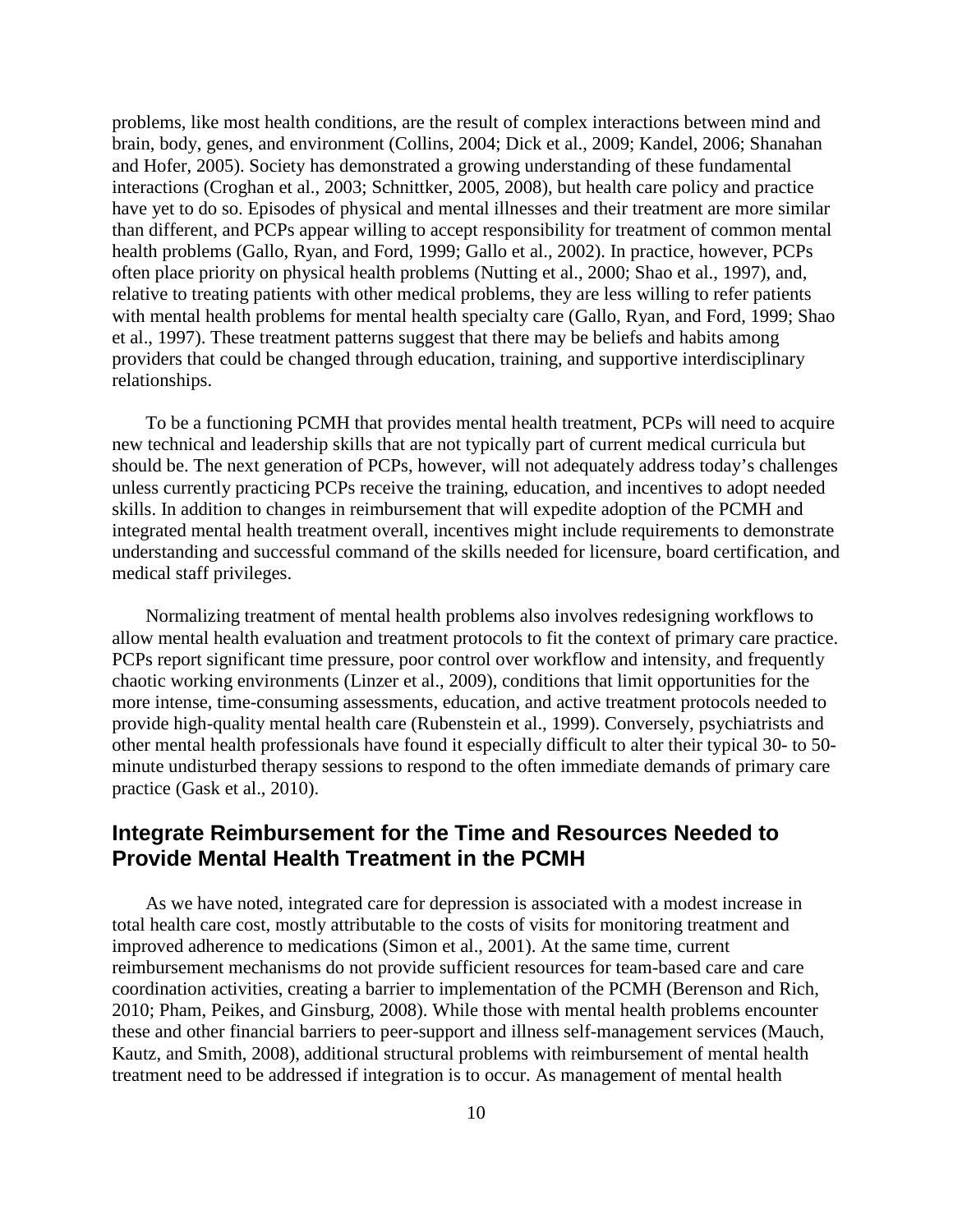problems has moved from inpatient and institutional settings to managed behavioral health care organizations (MBHO) over the past three decades, parallel changes have occurred in the types of mental health care available, how much care is provided, and how it is covered (Frank and Glied, 2006). Although accompanied by relatively flat spending, greater access to care, and higher quality, these changes in financing have also helped sustain the segregation of mental health and general medical care. For example, MBHOs typically require separate coding and billing procedures, prohibit mental health personnel from billing for services provided in nonmental health settings, and pay at levels below the cost of the services provided. New financing and reimbursement mechanisms that retain the benefits of MBHOs while mitigating their detrimental effects on integration will be needed if the PCMH is to include treatment for mental health problems. As one expert emphasizes, "All roads to integration in the PCMH go through payment reform (Larry Green, University of Colorado, expert panel meeting on February 17, 2010)."

 Although the Mental Health Parity and Addiction Equity Act of 2008 addresses disparities in payment for physical and mental health services, it does not specifically address these financing and reimbursement challenges; moreover, the effects of new parity rules are not clear. At the least, the long public debate over parity has raised awareness of the costs of mental health care and could thus provide additional motivation for integrating primary care and mental health care providers if health insurers see integration as a way to improve health outcomes while controlling costs.

#### **Create a Roadmap for Implementation and Performance Assessment**

While many primary care practices provide care consistent with PCMH goals, the transition for PCPs would introduce new processes and procedures that could disrupt established workflows and overwhelm staff trying to maintain patient care (Nutting et al., 2009), especially over the short term and in the absence of external support. A staged approach to implementation of the PCMH overall, and to integration of mental health services in particular, could help practices cope with a large-scale and potentially overwhelming transformation. Such an approach may not, however, suit medical practices attempting simultaneously to balance the priorities of credentialing organizations, insurance plans, and government funders, each of which might require or advise a different set of activities for implementing system or practice redesign, payment reforms, or quality improvement.

 To resolve potentially competing priorities, key stakeholders will need to collaborate to provide the leadership required to develop guidance and technical assistance for those involved in planning for and implementing the PCMH, and they should help coordinate the activities of various governmental and nongovernmental organizations involved with the PCMH and those involved in other delivery system and payment reform initiatives. In addition to academic research studies and formal demonstration programs, ongoing experimentation and experience from real-world settings may offer guidance on the key steps of implementation, required time and resources, and a logical sequence of implementation that builds on the infrastructure, knowledge, and skills acquired during the previous steps. Technical assistance, particularly important for small practices, should assist providers in setting goals and expectations,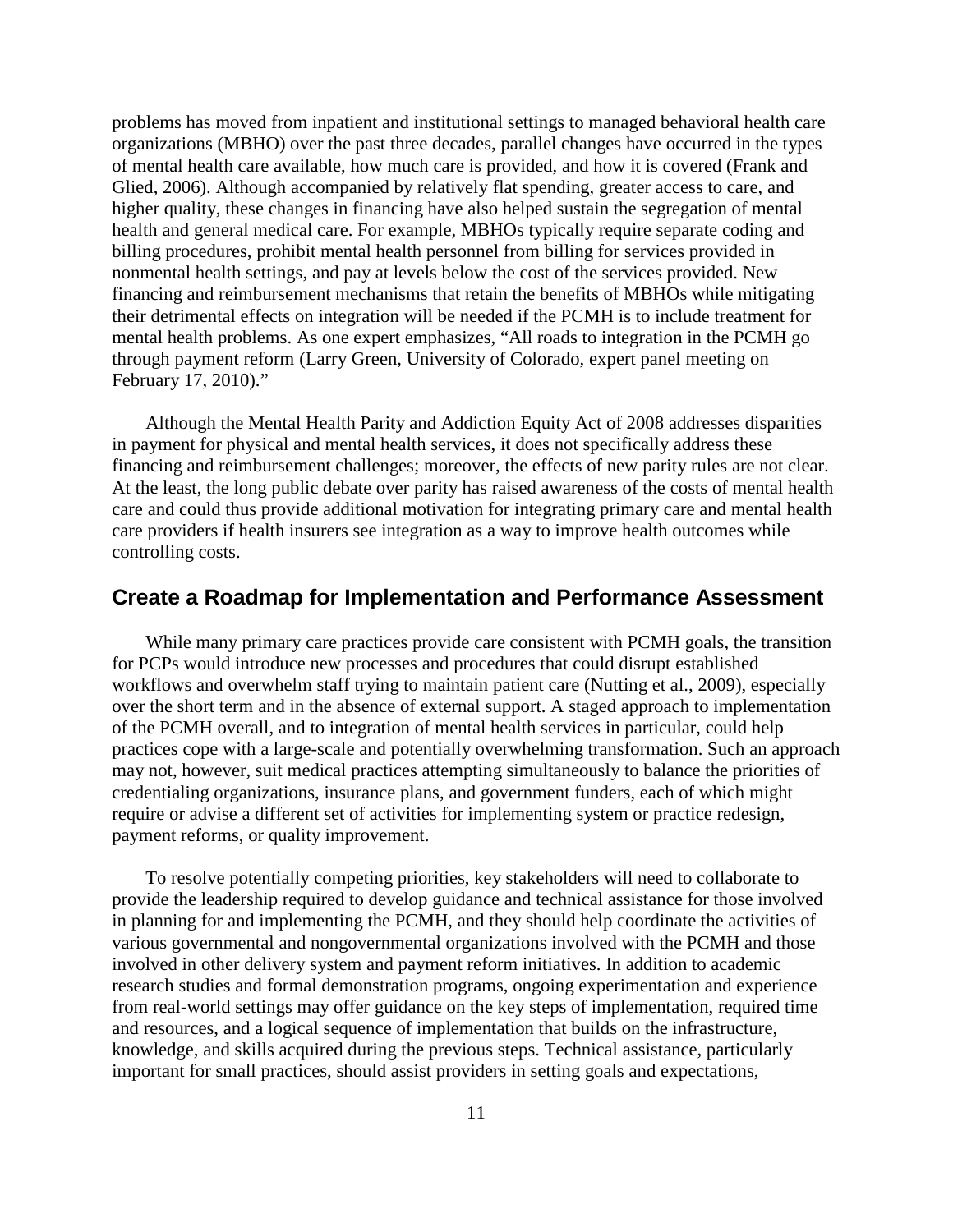developing a timetable for implementation, and employing tools to monitor progress. PCPs could also be assisted in learning how to adapt various models of integration based on the specific practice size and setting and the availability of mental health and other support services in their community.

 It will be essential to develop performance measures that will encourage adoption of the PCMH and integration of mental health while providing a source of ongoing feedback and identifying opportunities for improvement. Many important structural measures, such as the requirement for registries, have already been developed but need to be adapted to incorporate mental health problems. In addition, accreditation standards could develop and adopt "symptombased" performance measures that would assess processes of care between the time symptoms were first reported and the time a diagnosis was made and would thus mitigate well-documented problems in recognition and diagnosis of mental health problems. (Croghan et al., 2006). Medical home certification standards might require practices to demonstrate that staff has the appropriate skills to address patient mental health needs, the proactive mechanisms for detecting mental health problems, and the processes to ensure coordination among providers. Ultimately, outcomes-based measures that include assessment of mental health status should be adopted.

## **Determine the Most Effective and Cost-Effective Implementation Mechanisms for Populations With Complex Mental Health Problems**

 Many mental health problems, such as depression, are characterized by poor self-esteem and feelings of worthlessness; they are not easily recognized by patients or providers and are associated with stigma. Much research has focused on helping PCPs identify mental health problems and engage patients in treatment, but less research has examined how to monitor outcomes, coordinate care, and improve continuity—all essential elements of the PCMH. Such research is particularly important to identify effective strategies for implementing PCMH to meet the needs of children with mental health problems, people with SMI, and those with substance use disorders. In some situations, the frequency with which these disorders occur; the poor quality of current care; and the development of brief screening, diagnostic, and treatment tools suggest considerable benefit from treating patients with mental health conditions in primary care settings. On the other hand, many such patients require high-intensity specialty care. Facilitating and coordinating their access to ongoing preventive and primary care services, as well as to such nonhealth-related human services as education, housing, and rehabilitative services, presents a significant challenge. Research must test the most effective and cost effective PCMH models for serving the needs of these populations. In addition, it will be important to develop decision support tools that allow both primary and specialty care providers to recognize quickly when integrated services are needed and the mechanisms that facilitate access to such services.

## **Create and/or Disseminate the Tools Needed by PCPS to Provide High-Quality, Patient-Centered Services**

Creating guidance and offering technical assistance for implementing PCMH will help PCPs determine how and when mental health services should be introduced into their practices. Research on integrated services for special populations will help identify who should receive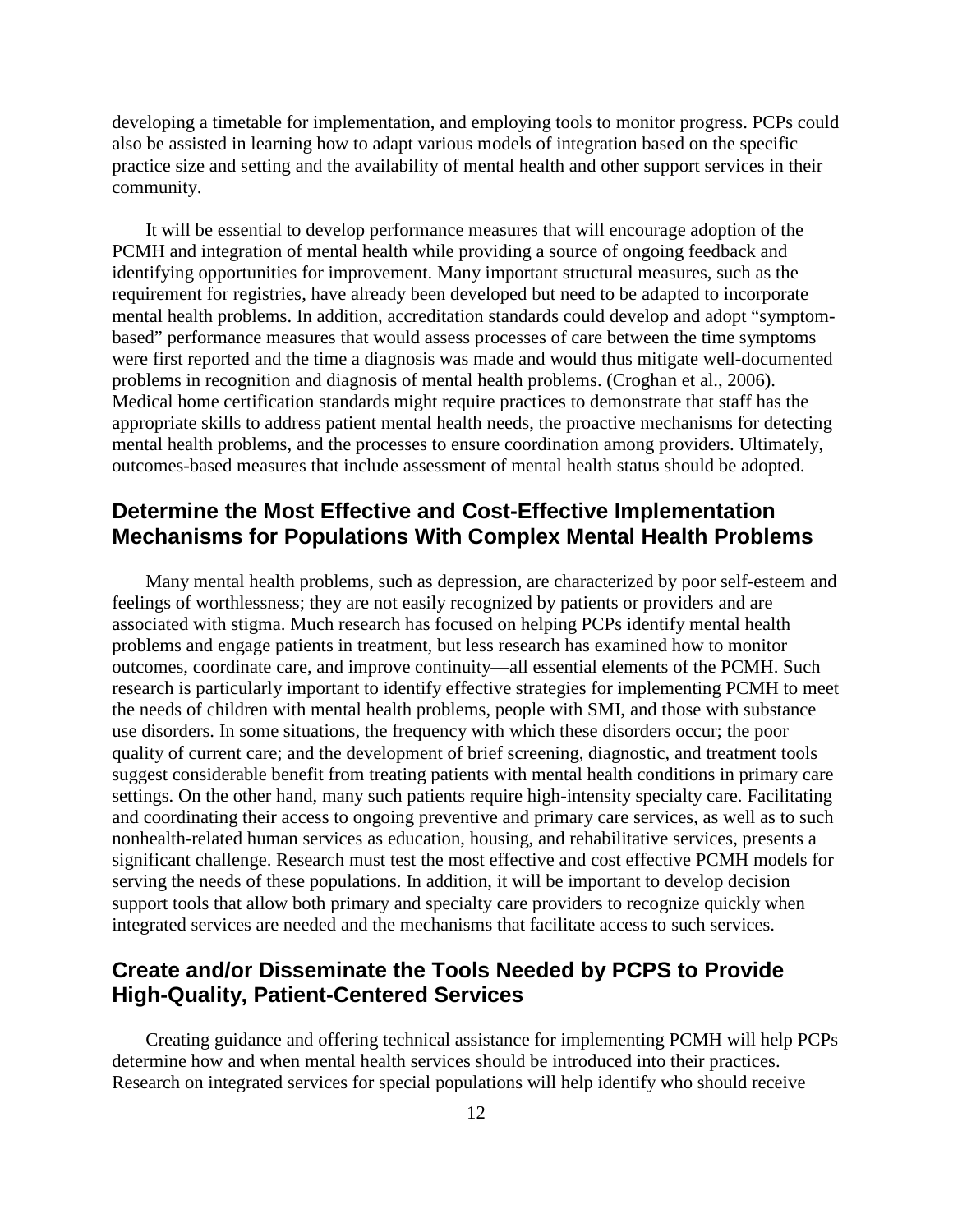services and where services should be delivered. Providers will still need to decide what, to whom, and when services should be provided. Valid and reliable screening, diagnostic, and monitoring instruments should be available for routine use in primary care practices. Yet screening tools alone will not result in improved mental health outcomes; therefore, physicians, nurses, and other staff should be trained in their use. Consistent with recent recommendations of the U.S. Preventive Health Services Task Force (O'Connor et al., 2009), routine screening should only be conducted when appropriate staff-assisted depression care supports, such as those outlined throughout this paper, are in place. A consistent set of mental health and substance use tools should be selected and introduced into the larger PCMH toolbox. PCMH staff also should be trained in appropriate treatment and intervention tasks, including methods to deliver psychosocial interventions such as motivational interviewing. In addition, they should become skilled in the types of communication needed for patient-centered care, including informed decisionmaking, patient participation in the design of treatment plans, and instruction in selfmanagement techniques. These technical and communication competencies should be included in licensure and credentialing requirements at both the provider and practice levels.

## **Concluding Comments**

Many studies have demonstrated that high-quality mental health and substance use services may often be delivered in primary care settings. Moreover, because mental health and substance use problems are among the most common conditions seen in primary care settings and frequently co-occur with other medical problems, PCPs are often in the best position to identify, diagnose, and treat them. These facts alone make it clear that the PCMH will not reach its full potential without adequately addressing patients' mental health needs. Doing so, however, will likely shift responsibility for the delivery of much mental health care from the mental health sector into primary care, a change many stakeholders will likely oppose. For example, some patients might resist "medicalization" of their emotions while PCPs may view mental health treatment as complicated and burdensome. Psychiatry training programs and MBHOs might perceive the emphasis on mental health treatment in primary care settings as impinging on their revenues and workforce. Thus, including all stakeholders in a coordinated planning and implementation process will be critical to the success of efforts to integrate mental health treatment into primary care settings.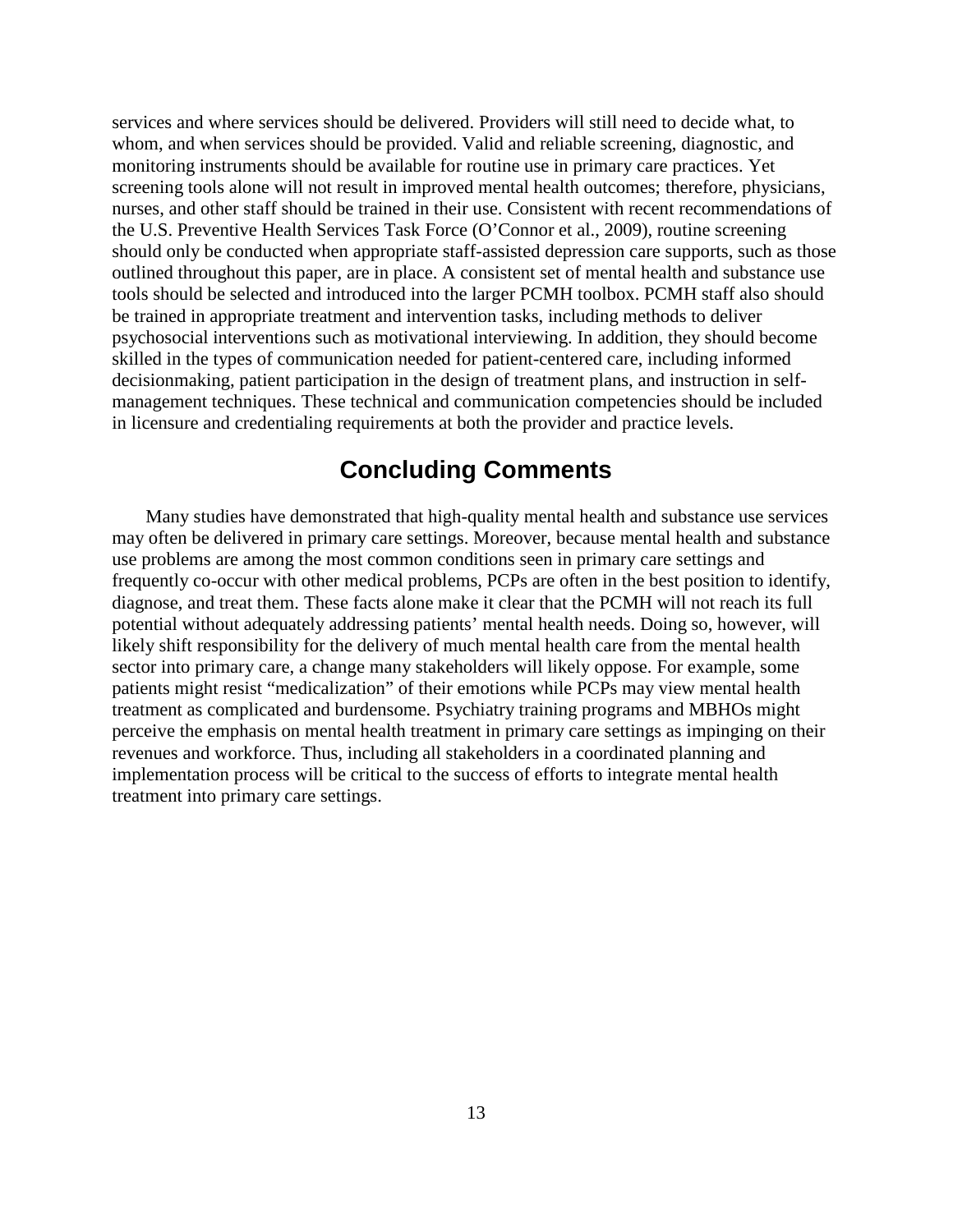# **References**

Alakeson V, Frank RG, Katz RE. Specialty care medical homes for people with severe, persistent mental disorders. Health Aff 2010:29(5):867-73.

Alegria M, Chatterji P, Wells K, et al. Disparity in depression treatment among racial and ethnic minority populations in the United States. Psychiatr Serv 2008;59:1264-72.

Almeida OP, Pfaff JJ. Depression and smoking amongst older general practice patients. J Affect Disord 2005;86(2- 3):317-21.

Anda RF, Williamson DF, Escobedo LG, et al. Depression and the dynamics of smoking: a national perspective. JAMA 1990;264(12):1541-5.

Asarnow JR, Jaycox LH, Duan N, et al. Effectiveness of a quality improvement intervention for adolescent depression in primary care clinics: a randomized controlled trial. JAMA 2005;293(3):311-19.

Azocar F, McCarter LM, Cuffel BJ, et al. Patterns of medical resource and psychotropic medicine use among adult depressed managed behavioral health patients. J Behav Health Serv Res 2004;31(1):26-37.

Babor TF, McRee BG, Kassebaum PA, et al. Screening, brief intervention, and referral to treatment (SBIRT): toward a public health approach to the management of substance abuse. Subst Abuse 2007;28(3):7-30.

Bartels SJ, Coakley EH, Zubritsky C, et al. Improving access to geriatric mental health services: a randomized trial comparing treatment engagement with integrated versus enhanced referral care for depression, anxiety, and at-risk alcohol use. Am J Psychiatry 2004;161(8):1455-62.

Berenson R, Rich E. How to buy a medical home: policy options and practical questions. J Gen Intern Med. 2010;25(6):619-24.

Bernal P, Estroff DB, Aboudarham JF, et al. Psychosocial morbidity: the economic burden in a pediatric health maintenance organization sample. Arch Pediatr Adolesc Med 2000;154(3):261-6.

Bitton A, Martin C, Landon B. A nationwide survey of patient-centered medical home demonstration projects. J Gen Intern Med. 2010;25(6):584-92.

Bower P, Gilbody S. Managing common mental health disorders in primary care: conceptual models and evidence base. BMJ 2005;330(7495):839-42.

Bower P, Gilbody S, Richards D, et al. Collaborative care for depression in primary care. Making sense of a complex intervention: systematic review and metaregression. Br J Psychol 2006;189:484-93.

Briggs-Gowan MJ, Horwitz SM, Schwab-Stone ME, et al. Mental health in pediatric settings: distribution of disorders and factors related to service use. J Am Acad Child Adolesc Psychiatry 2000;39(7):841-9.

Briggs-Gowan MJ, Owens PL, Schwab-Stone ME, et al. Persistence of psychiatric disorders in pediatric settings. J Am Acad Child Adolesc Psychiatry 2003;42(11):1360-9.

Brown AH, Cohen AN, Chinman MJ, et al. EQUIP: implementing chronic care principles and applying formative evaluation methods to improve care for schizophrenia: QUERI series. Implement Sci 2008;3:9.

Brown JD, Riley AW, Wissow LS. Identification of youth psychosocial problems during pediatric primary care visits. Adm Policy Ment Health 2007;34:269-81.

Butler M, Kane RL, McAlpine D, et al. Integration of mental health/substance abuse and primary care. Rockville, MD: Agency for Healthcare Research and Quality; October 2008. AHRQ Publication No. 09-E003.

Collins C, Hewson DL, Munger R, et al. Evolving models of behavioral health integration in primary care. Millbank Memorial Fund: New York, 2010.

Collins FS. The case for a prospective cohort study of genes and environment. Nature 2004;429:475-7.

Cooper LA, Ford DE, Ghods BK, et al. A cluster randomized trial of standard quality improvement versus patient-centered interventions to enhance depression care for African Americans in the primary care setting: study protocol NCT00243425. Implement Sci 2010;5:18.

Croghan TW, Schoenbaum M, Sherbourne CD, et al. A framework to improve the quality of care for depression in primary care. Psychiatr Serv 2006;57(5):623-31.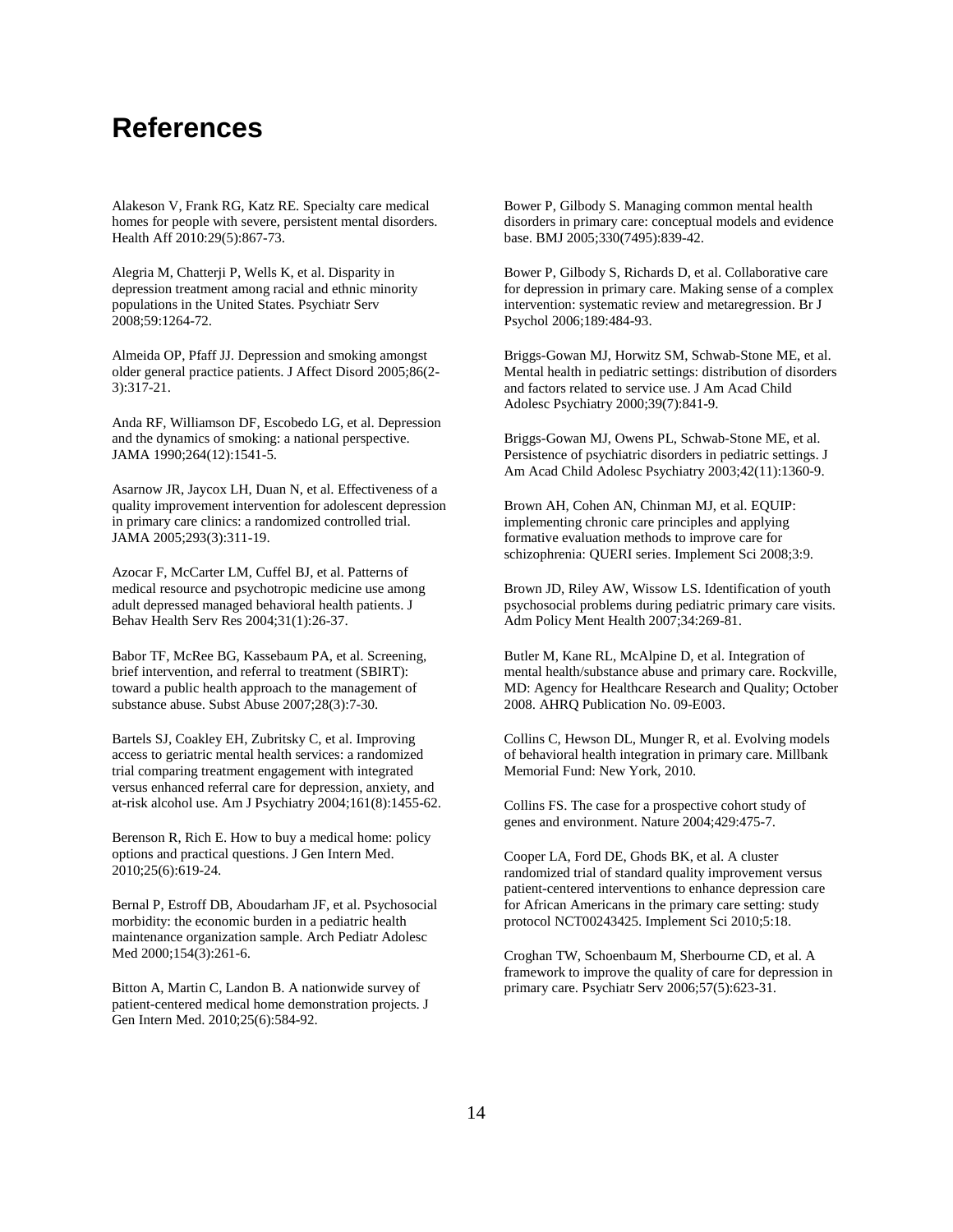Croghan TW, Tomlin M, Pescosolido BA, et al. Americans' knowledge and attitudes towards and their willingness to use psychiatric medications. J Nerv Ment Dis 2003;191(3):166-74.

Cronin-Stubbs D, de Leon CF, Beckett LA, et al. Six-year effect of depressive symptoms on the course of physical disability in community-living older adults. Arch Intern Med 2000;160(20):3074-80.

Cunningham PJ. Beyond parity: primary care physicians' perspectives on access to mental health care. Health Aff 2009;28:w490-501.

Dick DM, Latendresse SJ, Lansford JE, et al. Role of GABRA2 in trajectories of externalizing behavior across development and evidence of moderation by parental behavior. Arch Gen Psychiatry 2009;66(6):649-57.

DiMatteo MR, Lepper HS, Croghan TW. Depression is a risk factor for noncompliance with medical treatment: results of a meta-analysis of effects of anxiety and depression on patient adherence. Arch Intern Med 2000;160:2101-7.

Dobscha SK, Corson K, Perrin NA, et al. Collaborative care for chronic pain in primary care: a cluster randomized trial. JAMA 2009;301(12):1242-52.

Donaldson MS, Yordy KD, Lohr KN, et al. Primary care: America's health in a new era. Washington, DC: National Academy Press; 1996.

Druss BG, von Esenwein SA, Compton MT, et al. A randomized trial of medical care management for community mental health settings: the Primary Care Access, Referral, and Evaluation (PCARE) study. Am J Psychiatry 2010; 167:151-9.

Flocke, SA, Stange KC, Zyzanski SJ. The association of attributes of primary care with the delivery of clinical preventive services. Med Care 1998;36:AS21-30.

Frank RG, Glied S. Changes in mental health financing since 1971: implications for policymakers and patients. Health Aff 2006;25(3):601-13.

Franks P, Fiscella K. Primary care physicians and specialists as personal physicians: health care expenditures and mortality experience. Fam Pract Res J 1998;47:105-9.

Frasure-Smith N, Lesperance F. Depression and cardiac risk: present status and future directions. Heart 2010;96(3):173-6.

Gallo J, Meredith L, Gonzales J, et al. Do family physicians and internists differ in knowledge, attitudes, and self-

reported approaches for depression? Int J Psychiatry Med 2002;32(1):1-20.

Gallo JJ, Ryan SD, Ford DE. Attitudes, knowledge, and behavior of family physicians regarding depression in late life. Arch Fam Med 1999;8:249-56.

Gardner W. Pharmacy safety tracking (PhaST): using IVR to monitor pediatric outpatients taking antidepressants. American Academy of Pediatrics' Second National Ambulatory Primary Care Patient Safety and Health Information Technology (HIT) Conference. Washington, DC: 2008.

Gardner W, Kelleher KJ, Pajer KA. Multidimensional adaptive testing for mental health problems in primary care. Med Care 2002;40(9):812-23.

Gask L, Bower P, Lovell K, et al. What work has to be done to implement collaborative care for depression? Process evaluation of a trial utilizing the Normalization Process Model. Implement Sci 2010;5:15.

Gensichen J, Von Korff M, Peitz M, et al. Case management for depression by health care assistants in small primary care practices: a cluster randomized trial. Ann Intern Med 2009;151(6):369-78.

Gerstle RS. E-mail communication between pediatricians and their patients. Pediatrics 2004;114:317-21.

Gilbody S, Whitty P, Grimshaw J, et al. Educational and organizational interventions to improve the management of depression in primary care: a systematic review. JAMA 2003;289(23):3145-51.

Ginsburg S, Foster S. Strategies to support the integration of mental health into pediatric primary care. Washington, DC: National Institute for Health Care Management; 2009. Grant No. G96MC04446.

González HM, Croghan T, West B, et al. Antidepressant use in black and white populations in the United States. Psychiatr Serv 2008;59(10):1131-8.

González HM, Tarraf W, West BT, et al. Antidepressant use in a nationally representative sample of communitydwelling U.S. Latinos with and without mental disorders. Depress Anxiety 2009;26(7):674-81.

González HM, Vega WA, Williams DR, et al. Depression care in the United States: too little for too few. Arch Gen Psychiatry 2010;67:37-46.

Grypma L, Haverkamp R, Little S, et al. Taking an evidence-based model of depression care from research to practice: making lemonade out of depression. Gen Hosp Psychiatry 2006;28:101-7.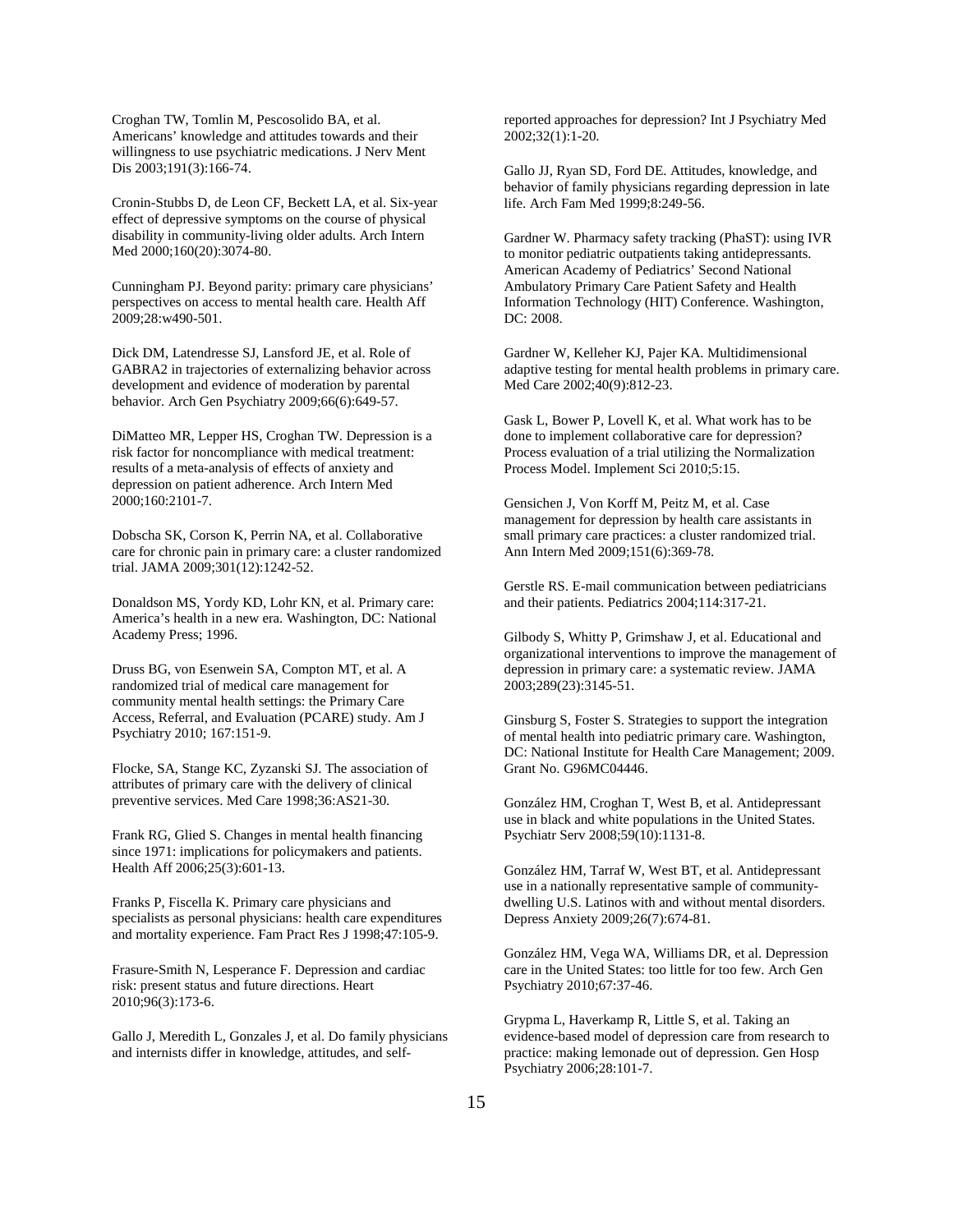Horwitz SM, Kelleher KJ, Stein RE, et al. Barriers to the identification and management of psychosocial issues in children and maternal depression. Pediatrics 2007;119(1):e208-18.

Institute of Medicine. Improving the quality of mental health and substance use conditions. Washington, DC: IOM; 2006.

Jarvis D (MCPP Healthcare Consulting, Inc., Seattle, WA). Healthcare payment reform and the behavioral health safety net: what's on the horizon for the community behavioral health system. Washington, DC: National Council for Community Behavioral Healthcare; 2009

Kandel ER. In search of memory: the emergence of a new science of mind. New York: W.W. Norton & Company; 2006.

Karp DA. Speaking of sadness, depression, disconnection, and the meanings of illness. New York: Oxford University Press; 1996.

Katon W, Lin E, Kroenke K. The association of depression and anxiety with medical symptom burden in patients with chronic medical illness. Gen Hosp Psychiatry 2007;29(2):147-55.

Katon W, Unützer J. Collaborative care models for depression: time to move from evidence to practice. Arch Intern Med 2006;166:2304-6.

Katon W, Unützer J, Fan M, et al. Cost-effectiveness and net benefit of enhanced treatment of depression for older adults with diabetes and depression. Diabetes Care 2006;29(2):265-70.

Katon W, Von Korff M, Lin E, et al. Rethinking practitioner roles in chronic illness: the specialist, primary care physician, and the practice nurse. Gen Hosp Psychiatry 2001;23:138-44.

Katon W, Von Korff M, Lin E, et al. The pathways study: a randomized trial of collaborative care in patients with diabetes and depression. Arch Gen Psychiatry 2004;61:1042-9.

Katon WJ. Clinical and health services relationships between major depression, depressive symptoms, and general medical illness. Biol Psychiatry 2003;54(3):216-26.

Katon WJ, Lin E, Russo J, et al. Increased medical costs of a population-based sample of depressed elderly patients. Arch Gen Psychiatry 2003;60(9):897-903.

Kelleher KJ, Stevens J. Evolution of child mental health services in primary care. Acad Pediatr 2009;9:7-14.

Kemper KJ, Foy JM, Wissow LS, et al. Enhancing communication skills for pediatric visits through online training using video demonstrations. BMC Med Educ 2008;8:8.

Kessler R, Demler O, Frank R, et al. Prevalence and treatment of mental disorders, 1990 to 2003. N Engl J Med 2005;352(24):2515-23.

Kinnunen T, Haukkala A, Korhonen T, et al. Depression and smoking across 25 years of the Normative Aging Study. Int J Psychiatry Med 2006;36(4):413-26.

Kroenke K, Bair M, Damush T, et al. Optimized antidepressant therapy and pain self-management in primary care patients with depression and musculoskeletal pain: a randomized controlled trial. JAMA 2009;301(20):2099-110.

Leslie L, Weckerly J, Plemmons D, et al. Implementing the American Academy of Pediatrics attention deficit/hyperactivity disorder diagnostic guidelines in primary care settings. Pediatrics 2004;114(1):129-40.

Linzer M, Manwell L, Williams E, et al., for the Minimizing Error, Maximizing Outcome (MEMO) Investigators. Working conditions in primary care: physician reactions and care quality. Ann Intern Med 2009;151(1):28-36.

Martini S, Wagner F, Anthony J. The association of tobacco smoking and depression in adolescence: evidence from the United States. Subst Use Misuse 2002;37(14):1853-67.

Mauch D, Kautz C, Smith S. Reimbursement of mental health services in primary care settings. HHS Publication No. SMA-08-4324. Rockville, MD: Center for Mental Health Services, Substance Abuse and Mental Health Services Administration; 2008.

Mauer BJ. Substance use disorders and the person-centered healthcare home. Washington, DC: National Council for Community Behavioral Healthcare; 2010.

Merikangas KR, Ames M, Cui L, et al. The impact of comorbidity of mental and physical conditions on role disability in the U.S. household population. Arch Gen Psychiatry 2007;64(10):1180-8.

Mertens JR, Flisher AJ, Satre DD, et al. The role of medical conditions and primary care services in 5-year substance use outcomes among chemical dependency treatment patients. Drug Alcohol Depend 2008;98:45-53.

Miller BJ, Paschall CB, Svendsen DP. Mortality and medical comorbidity among patients with serious mental illness. Psychiatr Serv 2006;57(10):1482-7.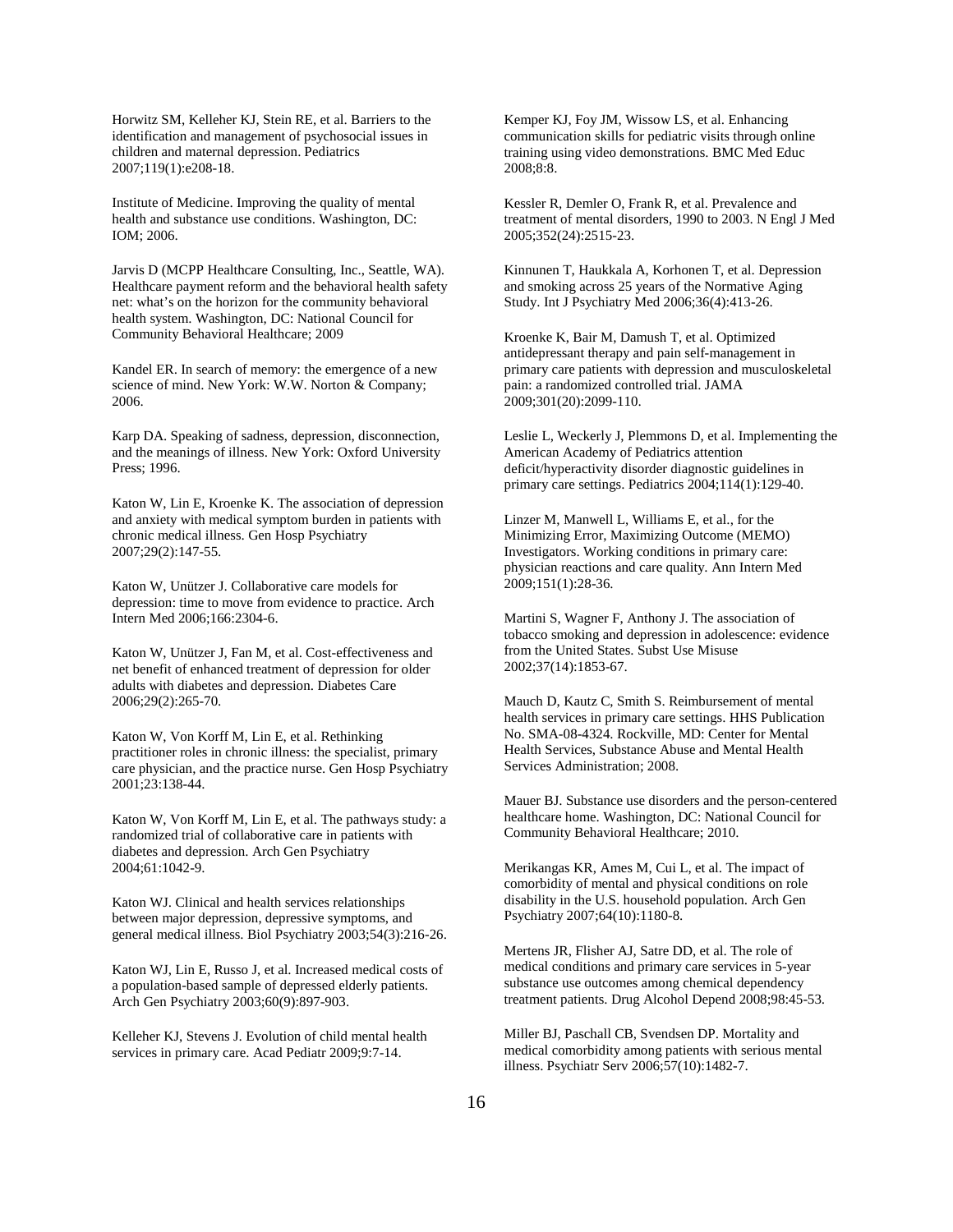National Institute for Health and Clinical Excellence. Computerised cognitive behavioural therapy for depression and anxiety. Available at: http://www.nice.org.uk/nicemedia/pdf /TA097guidance.pdf. Accessed January 22, 2010.

Nutting PA, Miller WL, Crabtree BF, et al[. Initial lessons](http://www.ncbi.nlm.nih.gov/pubmed/19433844?itool=EntrezSystem2.PEntrez.Pubmed.Pubmed_ResultsPanel.Pubmed_RVDocSum&ordinalpos=21)  [from the first national demonstration project on practice](http://www.ncbi.nlm.nih.gov/pubmed/19433844?itool=EntrezSystem2.PEntrez.Pubmed.Pubmed_ResultsPanel.Pubmed_RVDocSum&ordinalpos=21)  [transformation to a patient-centered medical home.](http://www.ncbi.nlm.nih.gov/pubmed/19433844?itool=EntrezSystem2.PEntrez.Pubmed.Pubmed_ResultsPanel.Pubmed_RVDocSum&ordinalpos=21) Ann Fam Med 2009;7(3):254-60.

Nutting PA, Rost KA, Smith J, et al. Competing demands from physical problems: effect on initiating and completing depression care over 6 months. Arch Fam Med 2000;9(10):1059-64.

O'Connor EA, Whitlock EP, Beil TL, et al. Screening for depression in adults in primary care settings: a systematic evidence review. Ann Intern Med 2009;151:793-803.

O'Malley AS, Forrest CB, Politzer RM, et al. Health center trends, 1994–2001: what do they portend for the federal growth initiative? Health Aff 2005;24:465-72.

Pham H, Peikes D, Ginsburg P. Paying for medical homes: a calculated risk. Policy Perspective: Insights into Health Policy Issues, No. 1. Washington, DC: Center for Studying Health System Change; December 2008.

Powers RH, Kniesner TJ, Croghan TW. Determinants of medical costs following diagnosis of depression. Econ Neurosci 2001;3(8):39-45.

Pyne J, Rost K, Zhang M, et al. Cost-effectiveness of a primary care depression intervention. J Gen Intern Med 2003;18:432-41.

Rollman BL, Herbeck BB, Reynolds CF, et al. A contemporary protocol to assist primary care physicians in the treatment of panic and generalized anxiety disorders. Gen Hosp Psychiatry 2003;25(2):74-82.

[Roy-Byrne P,](http://www.ncbi.nlm.nih.gov/pubmed?term=%22Roy-Byrne%20PP%22%5BAuthor%5D&itool=EntrezSystem2.PEntrez.Pubmed.Pubmed_ResultsPanel.Pubmed_RVAbstract) [Wagner A.](http://www.ncbi.nlm.nih.gov/pubmed?term=%22Wagner%20A%22%5BAuthor%5D&itool=EntrezSystem2.PEntrez.Pubmed.Pubmed_ResultsPanel.Pubmed_RVAbstract) Primary care perspectives on generalized anxiety disorder[. J Clin Psychiatry](javascript:AL_get(this,%20) 2004;65(13):20-6.

Rubenstein L, Jackson-Triche M, Unützer J, et al. Evidence-based care for depression in managed primary care practices. Health Aff 1999;18(5):89-105.

Ryan S, Riley A, Kang M, et al. The effects of regular source of care and health need on medical care use among rural adolescents. Arch Pediatr Adolesc Med 2001;155:184-90.

Saitz R, Horton N, Samet J. [Alcohol and medication](http://www.ncbi.nlm.nih.gov/pubmed/12714132?itool=EntrezSystem2.PEntrez.Pubmed.Pubmed_ResultsPanel.Pubmed_RVDocSum&ordinalpos=44)  [interactions in primary care patients: common and](http://www.ncbi.nlm.nih.gov/pubmed/12714132?itool=EntrezSystem2.PEntrez.Pubmed.Pubmed_ResultsPanel.Pubmed_RVDocSum&ordinalpos=44)  [unrecognized.](http://www.ncbi.nlm.nih.gov/pubmed/12714132?itool=EntrezSystem2.PEntrez.Pubmed.Pubmed_ResultsPanel.Pubmed_RVDocSum&ordinalpos=44) Am J Med 2003;114(5):407-10.

Schnittker J. Happiness and success: genes, families, and the psychological effects of socioeconomic position and social support. J Sociol 2008;114(suppl):S233-59.

Schnittker J. When mental health becomes health: age and the shifting meaning of self-evaluations of general health. Milbank Q 2005;83(3):397-423.

Schoenbaum M, Unützer J, Sherbourne C, et al. Costeffectiveness of practice-initiated quality improvement for depression: results of a randomized controlled trial. JAMA 2001;286:1325-30.

Scott K, Bruffarts R, Tsang A, et al. Depression-anxiety relationships with chronic physical conditions: results from the World Mental Health Surveys. J Affect Disord 2007;103:113-20.

Scott K, Von Korff M, Alonso J, et al. Mental-physical comorbidity and its relationship to disability: results from the World Mental Health Surveys. Psychol Med 2009;39(1):33-43.

Shanahan MJ, Hofer SM. Social context in geneenvironment interaction: retrospect and prospect. J Gerontol B Psychol Sci Soc Sci 2005;60(1):65-76.

Shao W, Williams J, Lee S, et al. Knowledge and attitudes about depression among non-generalists and generalists. J Fam Pract 1997;44:161-8.

Shi L. Primary care, specialty care, and life chances. Int J Health Serv 1994;24:431-58.

Shi L. The relationship between primary care and life chances. J Health Care Poor Underserved 1992;3:321-35.

Shi L, Macinko J, Starfield B, et al. Primary care, income inequality, and stroke mortality in the United States: a longitudinal analysis, 1985–1995. Stroke 2003;4:1958-64.

Simon GE, Katon WJ, Von Korff M, et al. Costeffectiveness of a collaborative care program for primary care patients with persistent depression. Am J Psychiatry 2001;158(10):1638-44.

Simon GE, Von Korff M, Barlow W. Health care costs of primary care patients with depression. Arch Gen Psychiatry 1995;52(10):850-6.

Starfield B, Shi L, Macinko J. Contribution of primary care to health systems and health. Milbank Q 2005;83(3):457- 502.

Stiffman A, Hadley-Ives E, Dore P, et al. Youths' access to mental health services: the role of providers' training, resource connectivity, and assessment of need. Ment Health Serv Res 2000;2(3):141-54.